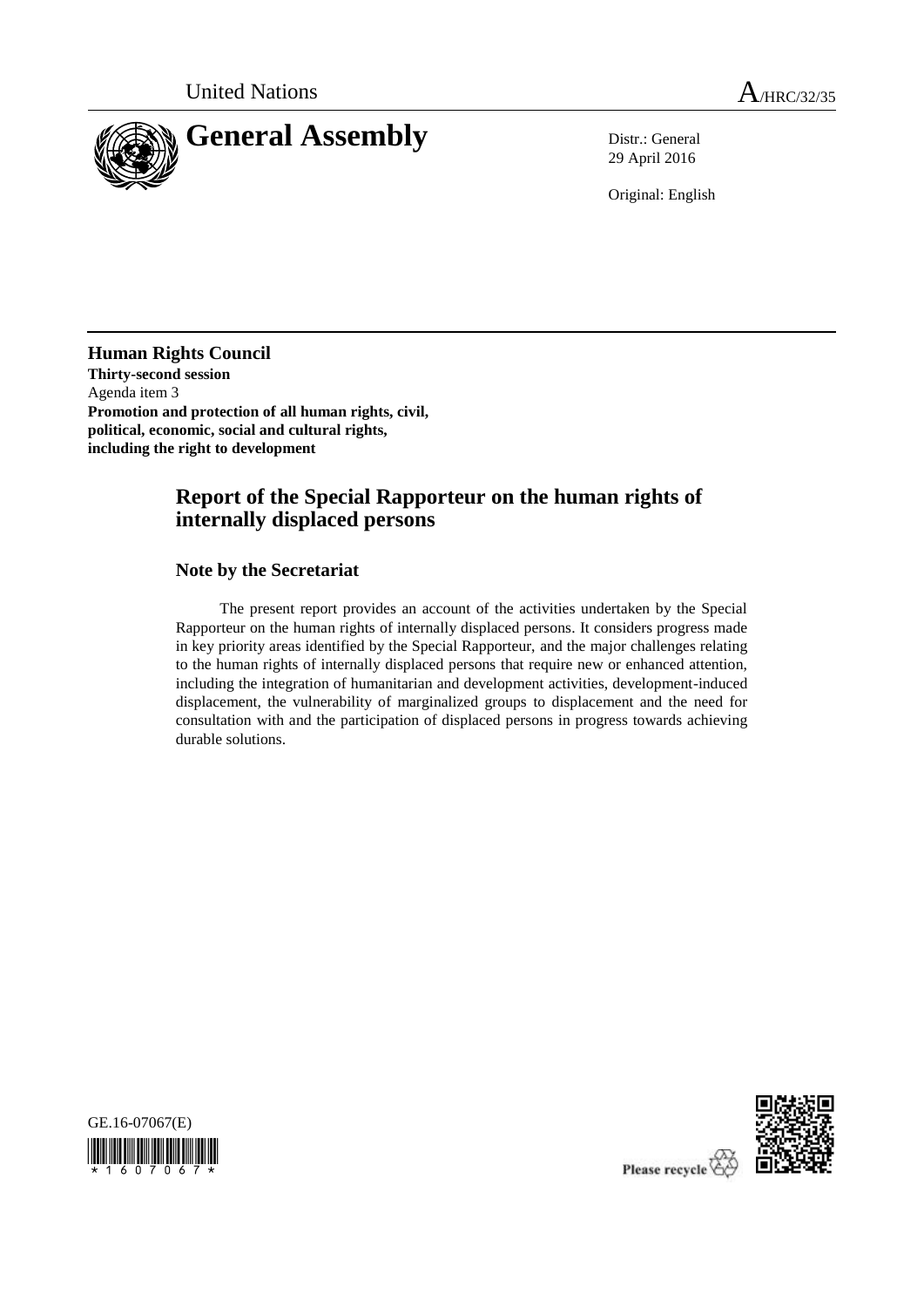## **Report of the Special Rapporteur on the human rights of internally displaced persons**

# Contents

| I.  |           |                                                                                             | 3              |
|-----|-----------|---------------------------------------------------------------------------------------------|----------------|
| П.  |           |                                                                                             | $\overline{4}$ |
|     | A.        | Mainstreaming the human rights of internally displaced persons in the United Nations        | $\overline{4}$ |
|     | Β.        |                                                                                             | 5              |
|     | C.        |                                                                                             | $\overline{7}$ |
| Ш.  |           | Major challenges and emerging issues in the field of internal displacement                  |                |
|     | A.        | Integrating early recovery and resilience building in ongoing and                           | 11             |
|     | <b>B.</b> |                                                                                             | 14             |
|     | C.        | Restoring human agency to internally displaced persons through consultation, participation, | 19             |
| IV. |           |                                                                                             | 21             |

*Page*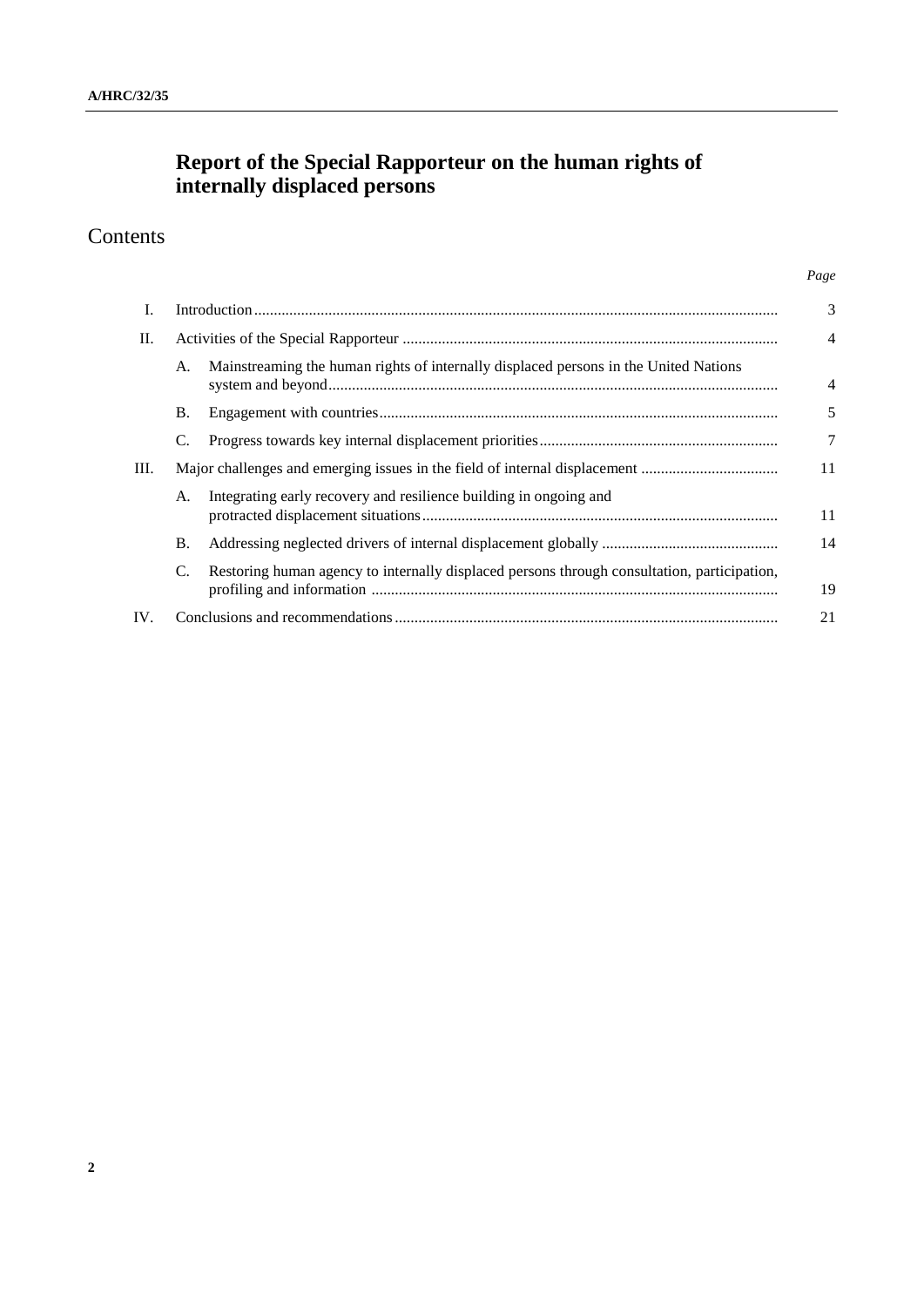## **I. Introduction**

1. The present report of the Special Rapporteur on the human rights of internally displaced persons, Chaloka Beyani, is submitted in accordance with Human Rights Council resolution 23/8. It is the last report submitted to the Council by the present mandate holder.

2. The Special Rapporteur pays tribute to Francis Deng, the Representative of the Secretary-General on internally displaced persons for the period 1992-2004, and Walter Kälin, the Representative of the Secretary-General on the human rights of internally displaced persons from 2004 to 2010. He thanks them sincerely for their unreserved support during his tenure as Special Rapporteur.

3. In the first section, the Special Rapporteur provides an overview of his activities over the reporting period and progress relating to key priorities that he had identified for his work. In the second section, he considers some major challenges and emerging issues for consideration by all stakeholders relating to the human rights of internally displaced persons.

4. The Special Rapporteur thanks the numerous entities that have supported and assisted his mandate during his tenure, including Member States, United Nations agencies, international and national non-governmental organizations, civil society organizations and volunteer groups, academic and research organizations and numerous other stakeholders. He is grateful for the support provided by the Office of the United Nations High Commissioner for Human Rights (OHCHR). In order to maximize its impact, the mandate also relies on the additional support provided by the Office for the Coordination of Humanitarian Affairs and the Office of the United Nations High Commissioner for Refugees (UNHCR), with which he has built fruitful and effective partnerships. Memorandums of understanding with both offices have enabled the flow of information and exchange of expertise and initiatives and have allowed additional mandate support staff to be located in both bodies.

5. The Special Rapporteur acknowledges the work and contributions of the Internal Displacement Monitoring Centre and the Joint IDP Profiling Service, with which he has formed valuable collaborations. Their innovative work in the areas of research, profiling, field support, capacity–building, training and advocacy have contributed to improving national and international responses to internal displacement and provided essential tools to national Governments and other stakeholders.

6. The Special Rapporteur pays tribute to and has benefited immensely from civil society organizations. National civil society groups, non-governmental organizations and volunteer groups are always on the front line of assistance efforts and bear much of the social responsibility for supporting internally displaced persons, frequently with minimal resources.

7. The Special Rapporteur expresses sincere appreciation to the Brookings Project on Internal Displacement for its support to the mandate. The project concluded its work and partnership with the respective mandates of the Representatives of the Secretary-General and the Special Rapporteur in 2015.

8. The mandate has been and must remain an important voice in the international community on and for millions of internally displaced persons globally. The Human Rights Council and the General Assembly among others have recognized the catalytic role played by the mandate in raising the level of awareness of the alarmingly high numbers of internally displaced persons, addressing their development and specific needs, including through mainstreaming the human rights of such persons into all relevant parts of the United Nations system. In its resolution 70/165, the General Assembly requested the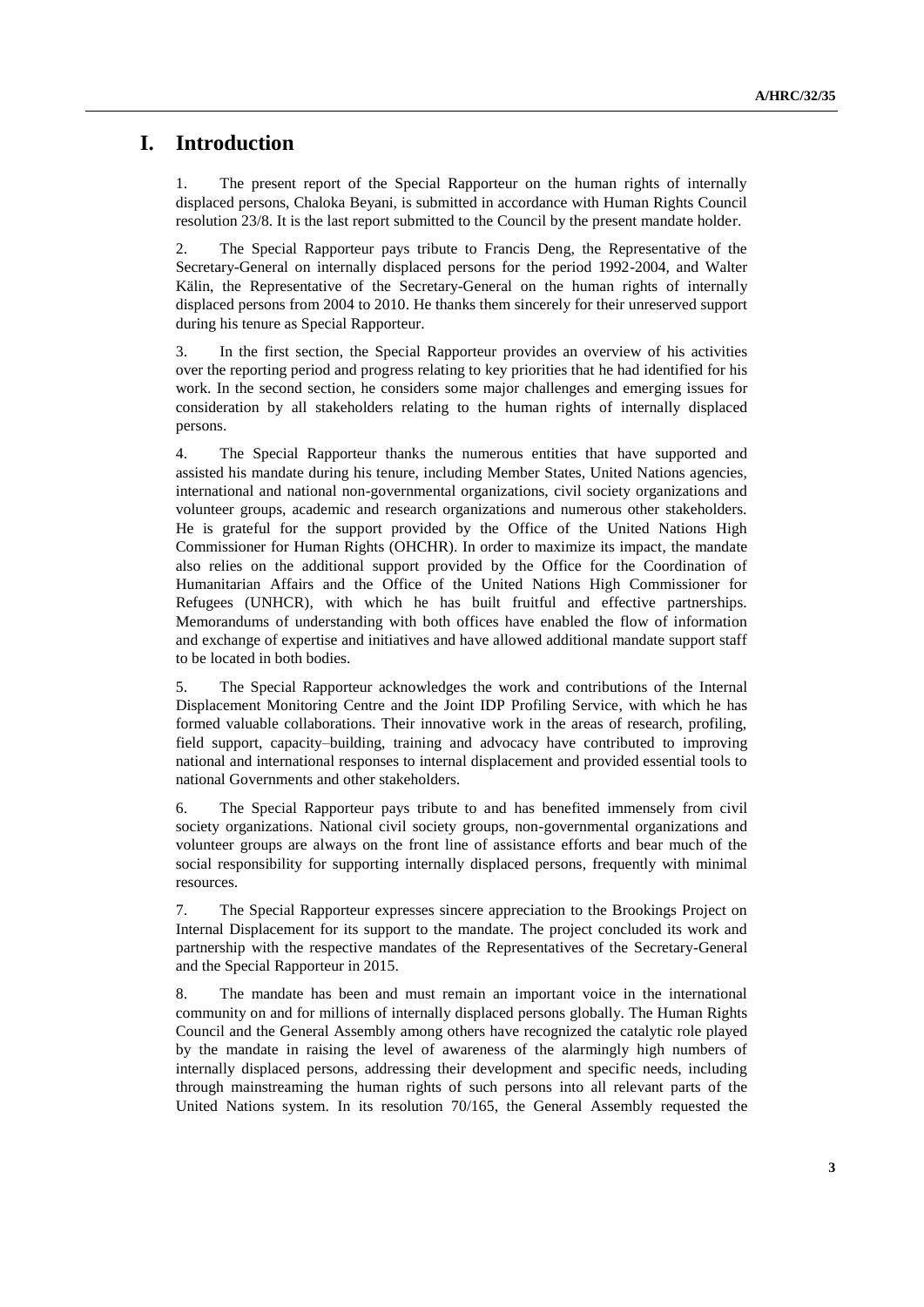Secretary-General to continue to provide the Special Rapporteur, from within existing resources, with all assistance necessary to strengthen and carry out his mandate effectively. The Special Rapporteur considers it necessary to take measures to strengthen the effectiveness of the mandate and enhance its operational capacity and its ability to engage all stakeholders at the highest level.

9. Redesignating the mandate from that of Representative of the Secretary-General (1992 to 2010) to a Special Rapporteur of the Human Rights Council (2010 to 2016) has undermined the mandate holder's standing and institutional ability to play an inside role as a catalyst and to mainstream the human rights of internally displaced persons within the United Nations system. A Special Rapporteur acting in a voluntary, external and independent capacity is no longer adequate to cope with the complexity and scope of global internal displacement today. This concern was raised in December 2013 at the UNHCR high-level dialogue on internal displacement, in which calls were made by the United Nations High Commissioner for Refugees and other authorities to reinforce the mandate. The Special Rapporteur considers that enhancing the mandate to a Special Representative of the Secretary-General on internally displaced persons, with appropriate staff and resources, working within and outside the United Nations and in dialogue with Member States and all stakeholders, would demonstrate the commitment of the United Nations and the international community to addressing internal displacement effectively.

## **II. Activities of the Special Rapporteur**

10. In its resolution 23/8, the Human Rights Council mandated the Special Rapporteur to address internal displacement, in particular by mainstreaming the human rights of internally displaced persons into all relevant parts of the United Nations system, strengthening the international response to internal displacement, engaging in coordinated international advocacy and action for improving protection and respect of the human rights of such persons, and continuing and enhancing dialogue with Governments, intergovernmental, regional and non-governmental organizations and other relevant actors.

### **A. Mainstreaming the human rights of internally displaced persons in the United Nations system and beyond**

11. Special Rapporteur continued to support the mainstreaming of the human rights of internally displaced persons within the United Nations system and the wider humanitarian community. His participation in the Inter-Agency Standing Committee at the Principals level has been essential in this regard, helping to ensure and enhance collaborative approaches and strong links with key United Nations agencies, as well as other international organizations and civil society. He commends the Committee for its strong focus on displacement, including the recent formulation of its Reference Group on Durable Solutions.

12. On 16 and 17 December, 2015, the Special Rapporteur participated in the UNHCR dialogue on protection challenges, on understanding and addressing the root causes of displacement. He emphasized that preventing displacement requires concerted efforts to tackle root causes, such as poverty, discrimination and the marginalization of entire segments of population, which may lead to violence or conflict, among other causes of displacement. He emphasized that ensuring greater respect for international human rights law and international humanitarian law in armed conflicts and increasing efforts to prevent and resolve conflict are essential to address the root causes of displacement.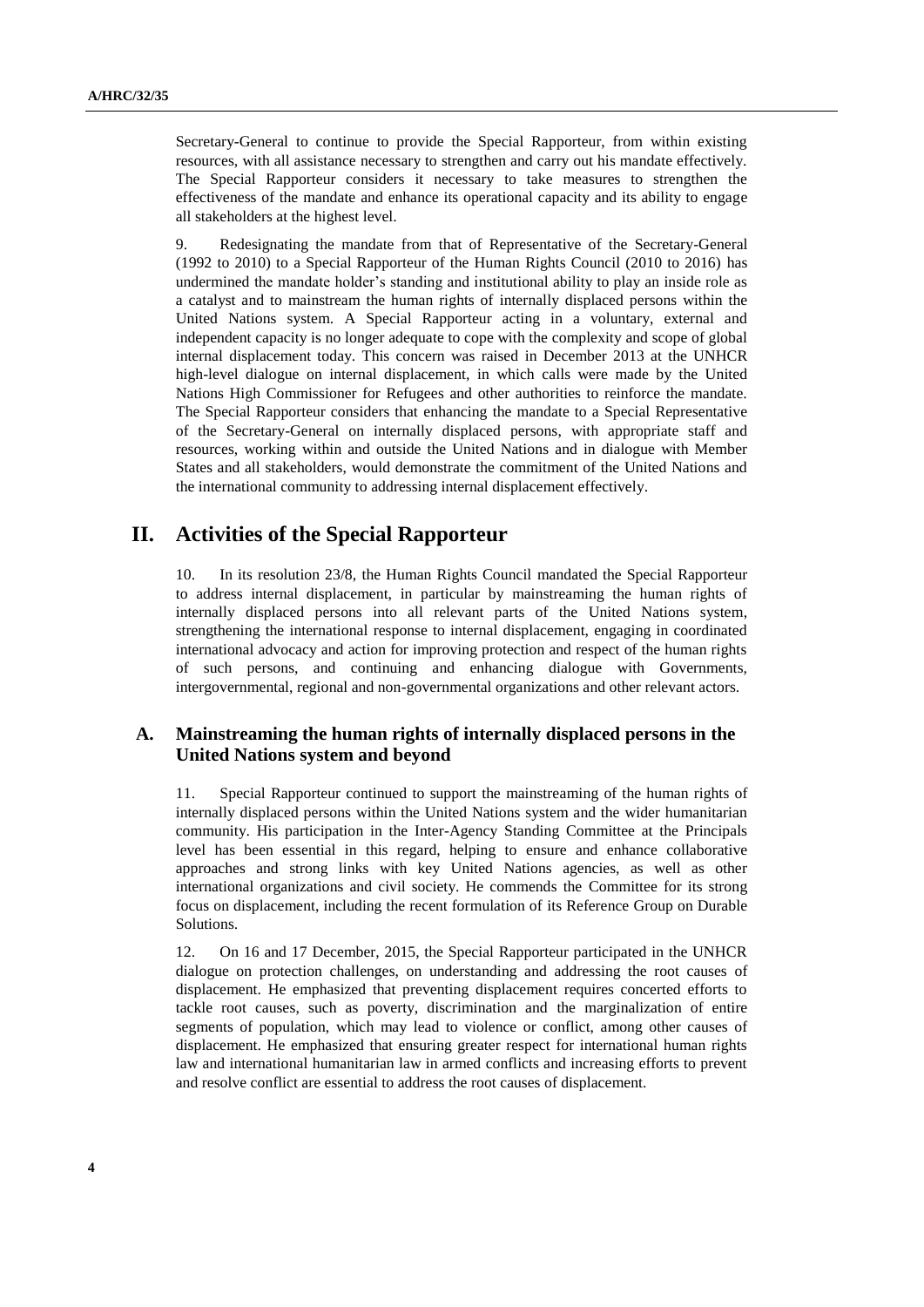#### **World Humanitarian Summit**

13. The Special Rapporteur considers the World Humanitarian Summit, to be held in Istanbul in May 2016, to be a unique and timely opportunity to refocus attention on the situation of internally displaced persons and explore new approaches to protection and assistance at the national and international levels. He welcomes the report of the Secretary-General for the World Humanitarian Summit, entitled "One Humanity: Shared Responsibility"<sup>1</sup> and its timely and critical call to set a target to reduce new and protracted internal displacement by 50 per cent by 2030, monitored through targets and indicators. The Special Rapporteur emphasizes that this must be achieved through securing durable solutions that are sustainable and through prevention of new displacement.

14. This important call for action will require the development of prevention and response strategies and national action plans recognizing that national Governments have the primary responsibility for the protection of internally displaced persons. Of particular importance is the focus of the Summit on obtaining high-level commitments by Member States. The Special Rapporteur supports the call of the Secretary-General for humanitarian and development actors to work together differently and collaboratively towards collective outcomes in the measurable reduction of displacement and achieving durable solutions for such persons.

15. The Special Rapporteur participated in Summit preparation events, attending three regional consultations for West and Central Africa in Côte d'Ivoire on 19 and 20 June 2014, for the Middle East and North Africa in Jordan from 3 to 5 March 2015 and for Latin America in Guatemala from 5 to 7 May 2015, and the global consultation held in Geneva from 14 and 16 October 2015. In January 2016, he attended the African Union Summit in Addis Ababa and participated in an event aimed at galvanizing African leaders to continue their engagement in the Summit preparation process and to strengthen dialogue among African States. He urged enhanced attention to internal displacement, including through implementation of the African Union Convention for the Protection and Assistance of Internally Displaced Persons in Africa (the Kampala Convention).

### **B. Engagement with countries**

16. In accordance with his mandate, the Special Rapporteur has consistently engaged with States and has sought constructive and transparent dialogue with them. He thanks the many States that he has engaged with or visited for their cooperation. During his tenure as mandate holder, and up until March 2016, he conducted 15 official missions to Azerbaijan, Côte d'Ivoire, Georgia, Haiti, Honduras, Iraq, Kenya, the Maldives, the Philippines, Serbia, including Kosovo,<sup>2</sup> South Sudan, Sri Lanka, the Sudan, the Syrian Arab Republic and Ukraine. Before the end of his mandate, agreements have also been reached to make official visits to Afghanistan and Nigeria. Other official visits have been requested by the Special Rapporteur to Colombia and Mexico, and he encourages those countries to respond favourably to his requests.

17. The Special Rapporteur has conducted working visits and follow-up visits to numerous countries during his tenure as mandate holder. During the reporting period, he conducted working visits to the African Union in Ethiopia, and to Kenya, South Sudan, Uganda and Zambia between 17 August and 26 September 2015, in order to consult with

<sup>1</sup> http://sgreport.worldhumanitariansummit.org.

<sup>&</sup>lt;sup>2</sup> All references to Kosovo in the present document should be understood to be in compliance with Security Council resolution 1244 (1999).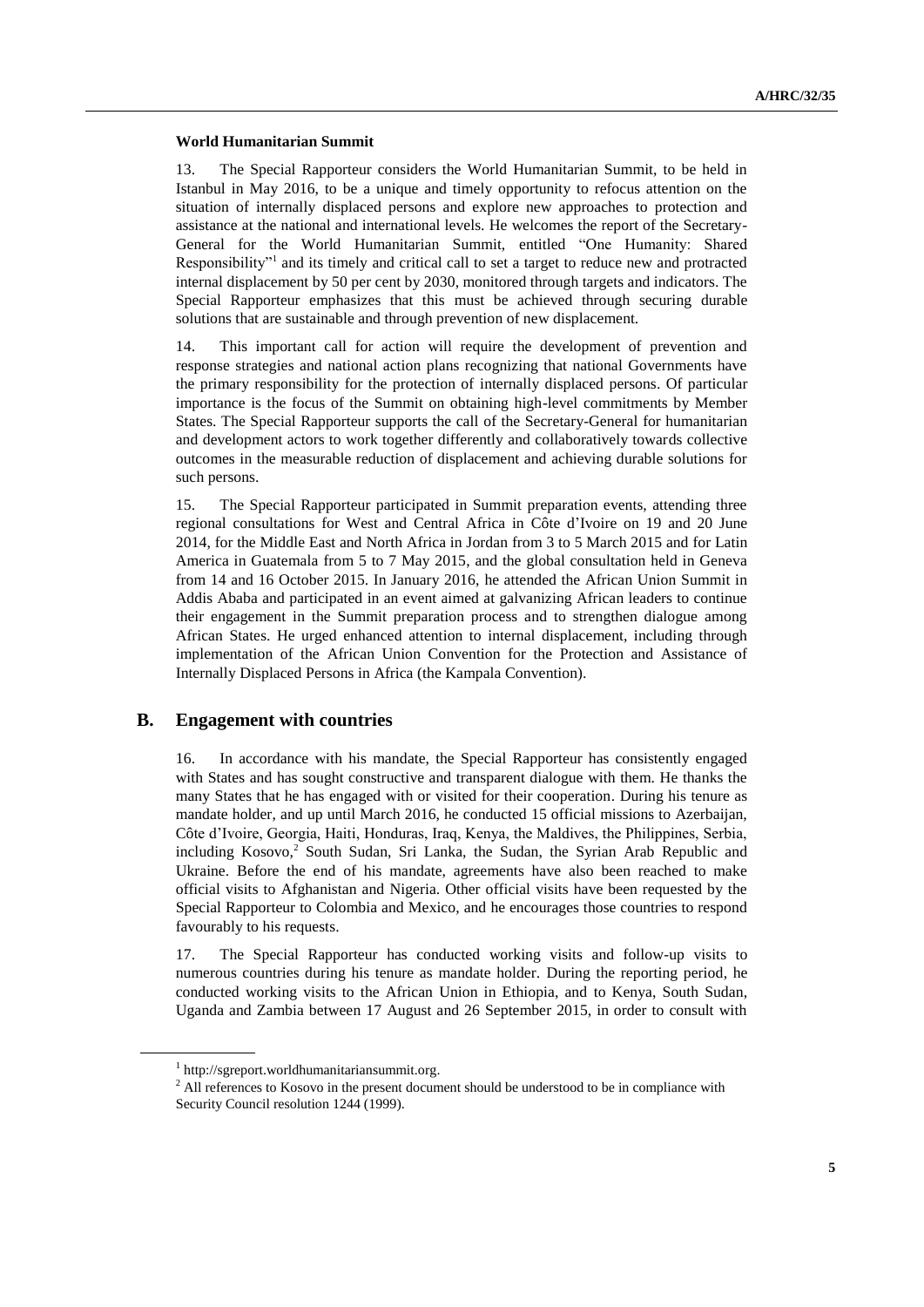the Governments of those States, the United Nations and other stakeholders on progress in implementing the Kampala Convention. Before the end of his mandate, he also plans to make working and follow-up visits to Azerbaijan, Burundi, the Democratic Republic of the Congo, Georgia, Haiti, Honduras, Kenya, Mexico, Nigeria and Ukraine.

#### **Iraq**

18. The Special Rapporteur undertook an official visit to Iraq from 9 to 15 May 2015.<sup>3</sup> The humanitarian situation of internally displaced persons is grave and strengthening humanitarian assistance and protection must be a high priority. New waves of displacement have increased the pressure on the Government and already overstretched humanitarian partners. Violence perpetrated by the so-called Islamic State in Iraq and the Levant (ISIL) appears to be part of a systematic strategy to remove some ethnic and religious communities permanently from areas where they have lived for centuries.

19. The Government must intensify its efforts to protect and assist internally displaced persons on the basis of legal and policy frameworks, conforming to international standards, established to better meet the immediate, medium-term and long-term needs and human rights of such persons. Despite being a middle-income country, the resources of Iraq have diminished and additional donor funding is required to help alleviate the human suffering of internally displaced persons and make progress towards durable solutions for them. The international community must remain a consistent and reliable humanitarian and development partner.

#### **Syrian Arab Republic**

20. From 16 to 19 May 2015, the Special Rapporteur visited the Syrian Arab Republic. The conflict has caused more than half of the Syrian population to flee their homes, both as internally displaced persons and refugees. Without urgent action to end the conflict hundreds of thousands more are likely to be internally displaced. The extent of the protection and humanitarian needs is overwhelming. While many have made the decision to seek safety outside the country, many who remain internally displaced or besieged in the Syrian Arab Republic are at the greatest risk of violence and violation of their human rights.

21. It is imperative that internally displaced persons receive the attention and protection which they so urgently require within the Syrian Arab Republic. The main responsibility for such persons lies with the Government, however all parties to the conflict must fulfil their responsibilities under international law and relevant standards. Consistent and coordinated responses are required by the Government working in partnership and ensuring free and unfettered access to all affected areas by humanitarian actors. Equally, livelihoods, education and early recovery programmes for internally displaced persons should be stepped-up.

#### **The Philippines**

22. The Special Rapporteur undertook an official visit to the Philippines from 21 to 31 July 2015.<sup>4</sup> Typhoon Haiyan caused the death of thousands and displaced more than 4 million people. The Government has made significant progress in providing transitional homes for internally displaced persons and restoring infrastructure. Progressive policies, such as the "build back better" initiative, seek to mitigate the impact of future events,

<sup>3</sup> See A/HRC/32/35/Add.1.

<sup>4</sup> See A/HRC/32/35/Add.3.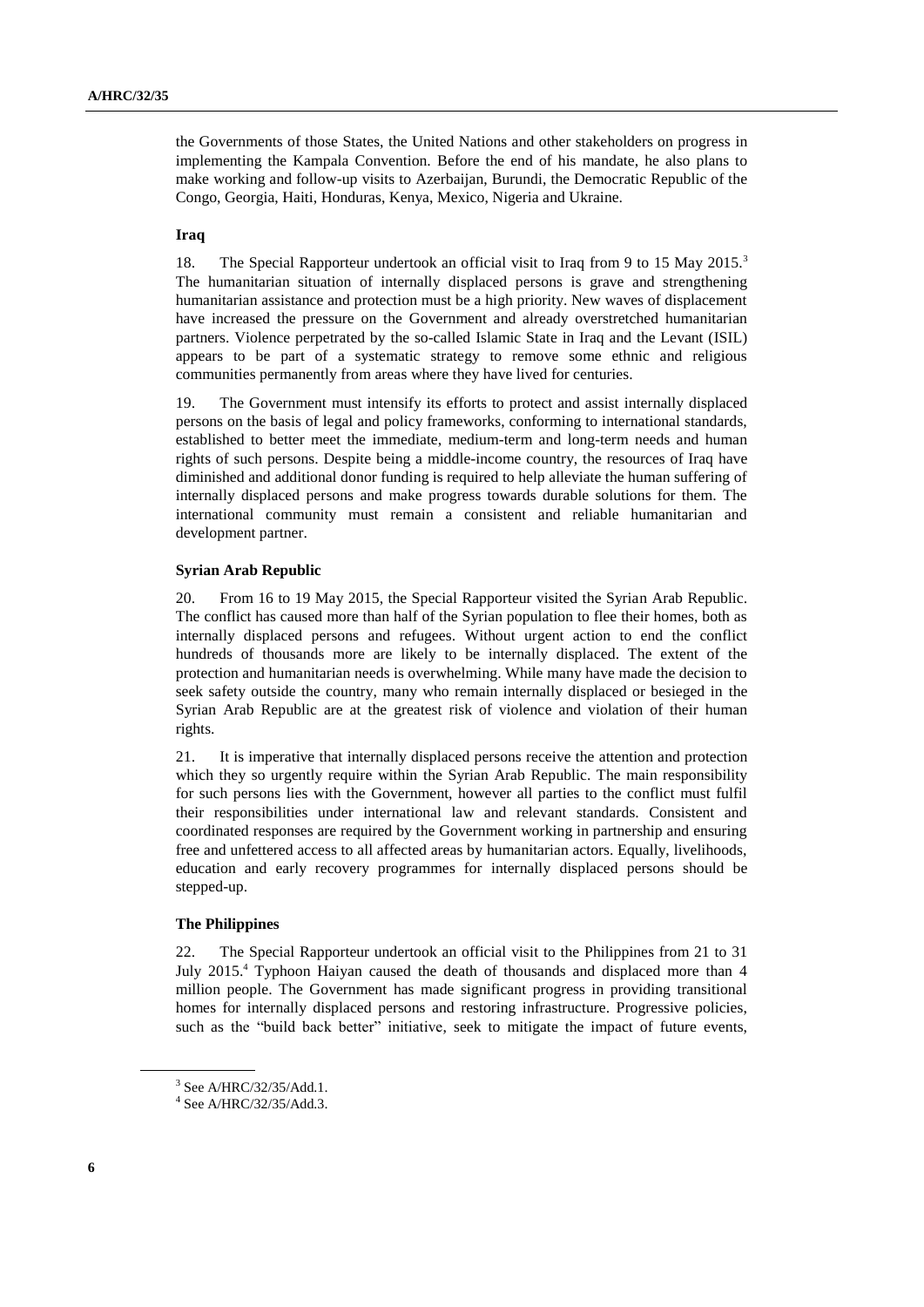recognizing that the Philippines is on the front line of the adverse effects of climate changerelated extreme weather events. However, over two years on, attention to internally displaced persons and resources allocated to them appear to be waning. Many lack adequate housing and access to basic services, water, sanitation and electricity.

23. A law on the rights of internally displaced persons has been debated for over a decade without adoption, which sends the wrong signal about the commitment of the Government. In Mindanao, multiple displacement due to conflict and disaster has become the common pattern in some localities. Intensified efforts are required to achieve lasting peace and provide durable solutions for internally displaced persons. Armed conflict, extractive and logging activities and development projects in the ancestral territories of indigenous peoples (Lumads) have had a devastating impact, displacing them and subjecting them to violations of their human rights that threaten their unique communities, cultures and lifestyles.

#### **Honduras**

24. From 23 to 27 November 2015, the Special Rapporteur conducted an official mission to Honduras.<sup>5</sup> Internal displacement caused by generalized violence and criminal gangs known as *maras*, is an invisible epidemic affecting whole communities. Gang-related murders are commonplace, while extortion puts every small business owner at risk in some neighbourhoods. Families under threat abandon their homes. As there are few viable options that provide safety, security and livelihood in Honduras, internally displaced persons with protection needs become "migrants in orbit" and face exploitation from human traffickers and smugglers. Labelled "economic migrants" by countries of transit and destination, they face expedited deportation that does not take account of their genuine protection concerns.

25. The Government must strengthen legal, policy and institutional frameworks and take comprehensive action to tackle the root causes of displacement and protect the rights of internally displaced persons. Providing support and viable options for local integration or resettlement should form part of a strategy of durable solutions for such persons. Priorities must include tackling impunity and rebuilding trust in institutions, including the police and criminal justice system, which has been deeply eroded. The Special Rapporteur welcomed an undertaking by the Government to draft a law on internal displacement during 2016.

### **C. Progress towards key internal displacement priorities**

26. At the end of 2014, there were 38 million persons displaced by conflict, generalized violence and human rights violations, and 11 million were newly displaced during the year. This represented an overall increase of 4.7 million people compared with 2013, when 33.3 million were internally displaced.<sup>6</sup> Some 60 per cent of the newly displaced were in five countries: Iraq, South Sudan, the Syrian Arab Republic, the Democratic Republic of the Congo and Nigeria. Massive forced displacement was caused by the conflict in Ukraine, where internal displacement is at risk of becoming protracted. The geographical spread of displacement demonstrates that all regions can be affected and calls for global measures of

<sup>5</sup> See A/HRC/32/35/Add.4.

<sup>6</sup> See Internal Displacement Monitoring Centre, *Global Overview 2015: People internally displaced by conflict and violence* (Geneva, 2015). Available from www.internaldisplacement.org/assets/library/Media/201505-Global-Overview-2015/20150506-global-overview-2015-en.pdf.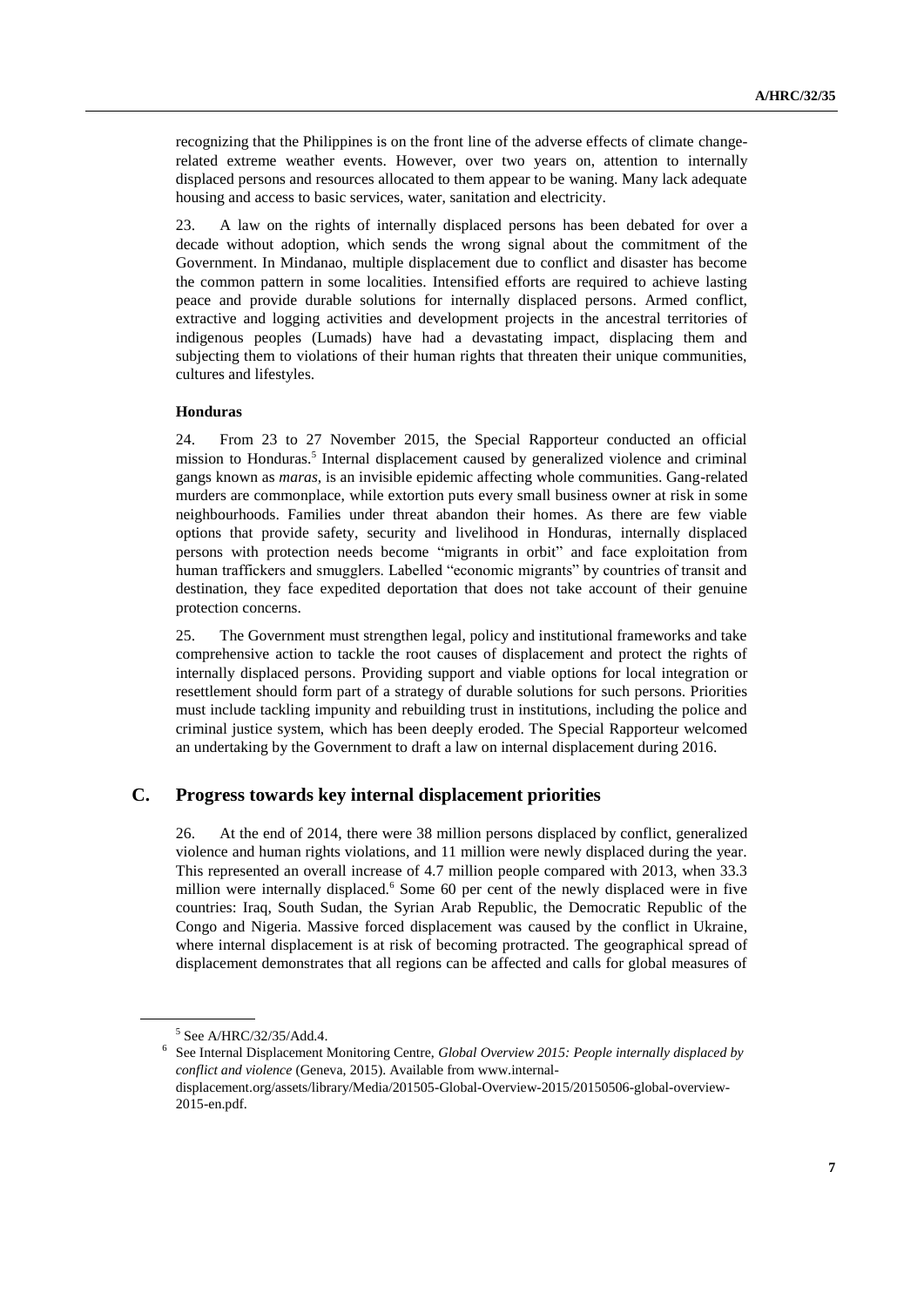prevention, preparedness, risk assessments, better data collection and integrated humanitarian and development action.

27. UNHCR confirmed the negative trends, stating that wars, conflict and persecution have forced more people to flee their homes than at any other time since records began.<sup>7</sup> Worldwide, displacement was at the highest level ever recorded, with the number of people forcibly displaced at the end of 2014 reaching 59.5 million, compared with 51.2 million a year earlier and 37.5 million a decade ago. Globally, one in every 122 humans is a refugee, internally displaced person or seeking asylum. Every day in 2014, on average 42,500 people became refugees, asylum seekers or internally displaced persons, a four-fold increase in just four years.

28. The current unprecedented level of displacement covers both new and old situations, which must not be neglected. The overall magnitude of the problem also points to the continuing phenomenon of protracted internal displacement, which has not been solved and for which durable solutions and regional and international cooperation are necessary, for example, in countries such as Azerbaijan, Columbia, the Democratic Republic of the Congo, Georgia, Serbia and Kosovo.

29. Internal displacement due to natural disaster has shown upward trends, while extreme weather events associated with the adverse effects of climate change are more frequent and cause higher levels of displacement. The Internal Displacement Monitoring Centre estimates that more than 19.3 million people were forced to flee their homes by disasters in 100 countries in 2014.<sup>8</sup> Hundreds of thousands remain displaced following disasters in previous years. On average, 26.4 million people have been displaced by disasters every year since 2008, equivalent to one person every second.

30. In 2015, in its resolution 70/165, the General Assembly encouraged the Special Rapporteur to continue to explore the human rights implications and dimensions of disaster-induced internal displacement, with a view to supporting Member States in their efforts to build local resilience and capacity to prevent displacement or to provide assistance and protection to those forced to flee. The Special Rapporteur calls for greater synergy in protection and assistance to disaster-related internally displaced persons and disaster-related cross-border displaced persons, on the basis of the protection agenda that was elaborated in 2015 by the Nansen Initiative and endorsed by over 100 countries.<sup>9</sup>

### **1. Achieving durable solutions for internally displaced persons**

31. In 2013, following consultations with stakeholders, the Special Rapporteur focused particularly on achieving durable solutions for internally displaced persons and promoting the Inter-Agency Standing Committee Framework on Durable Solutions for Internally Displaced Persons.<sup>10</sup> Globally, too many internally displaced persons continue to live in protracted displacement situations in which progress towards durable solutions has stalled. There remains a generally weak understanding of durable solutions and neglect in implementing them. The closure of camps, cash payments or return without required

<sup>7</sup> See UNHCR, *Global Trends 2014: World at War* (Geneva, 2015). Available from http://unhcr.org/556725e69.html.

<sup>8</sup> See Internal Displacement Monitoring Centre, *Global Estimates 2015: People displaced by disasters*, p. 8 (Geneva, 2015)[. Available](file://///conf-share1/conf/Groups/LING-Editing/Editing%20Section/HR%20editors/Ralph/Available) from www.internal-displacement.org/assets/library/Media/201507 globalEstimates-2015/20150713-global-estimates-2015-en-v1.pdf.

<sup>9</sup> See www.nanseninitiative.org/.

<sup>10</sup> See Brookings Institution – University of Bern Project on Internal Displacement, *Inter-Agency Standing Committee Framework on Durable Solutions for Internally Displaced Persons* (Washington, D.C., 2010). Available from www.unhcr.org/50f94cd49.pdf.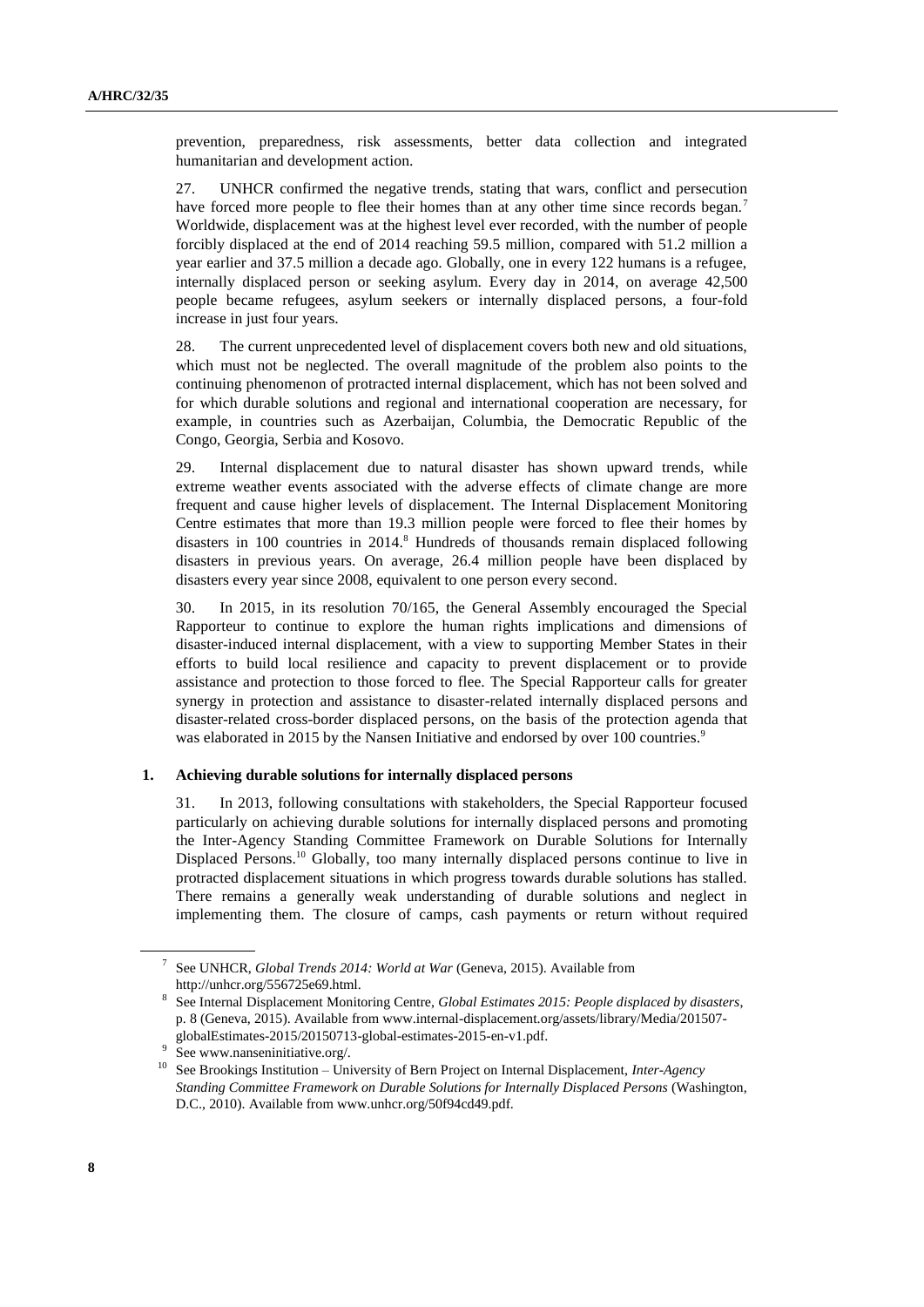support are frequently considered adequate by Governments to declare a displacement situation solved, when it is not. Even where return or resettlement has taken place, much remains to be done to reach durable solutions in many country situations.

32. It is the primary responsibility of Governments to provide durable solutions that can only be achieved when internally displaced persons no longer have any specific assistance and protection needs that are linked to their displacement and can enjoy their human rights without discrimination on account of their displacement.<sup>11</sup> Such solutions, whether they involve return, local integration or settlement elsewhere in the country, require national leadership, strong political will and commitment. They must be anchored in national legal and policy frameworks, yet frequently in practice they are not in place or not implemented. States frequently see return to places of origin as the primary or only solution, neglecting the fact that, in conflict situations, local integration or resettlement may be the preferred or more viable options, and essential to unlocking protracted displacement.

33. The Special Rapporteur has consistently encouraged new and innovative approaches by States and the international community to achieving durable solutions, including stronger engagement with and by development partners, among other actors, in internal displacement situations from an early stage. This early engagement of development partners remains essential to building resilience, integrating humanitarian and development activities to ensure there is no "gap", and ensuring that internally displaced persons are the targets and beneficiaries of development processes and assistance. In section three of the present report, the Special Rapporteur highlights the need for early recovery and resiliencebuilding as transitional steps, even in crisis situations and protracted internal displacement situations, where there are obstacles to achieving durable solutions.

34. Some positive processes to support durable solutions are under way. The creation of the Solutions Alliance in April 2014 marked an important step forward in efforts to address protracted displacement through innovative, partnership-orientated approaches. Working through sustained strategic engagement in displacement situations, including Somalia, Uganda, the United Republic of Tanzania and Zambia, national groups seek to apply expertise and theoretical and practical approaches to displacement settings, forming longterm partnerships with national Governments and other stakeholders. Its resources and capacity should be bolstered to allow it to engage effectively with internal displacement in more country situations globally.

35. The Special Rapporteur, in collaboration with the Joint IDP Profiling Service,<sup>12</sup> initiated the project entitled "Informing responses to support durable solutions for internally displaced persons" to promote the implementation of the Framework on Durable Solutions for Internally Displaced Persons. Its goal is to support Governments and humanitarian and development actors to pursue an evidence-based joint response to support displaced persons and achieve durable solutions. Drawing on experience from multiple displacement situations, and with an inter-agency group of technical steering committee members, the project will develop and consolidate a set of agreed indicators to operationalize the Framework, as well as tools and guidance for their use in displacement contexts. These activities will contribute to country-level durable solutions analysis and responses, as well

<sup>&</sup>lt;sup>11</sup> The Special Rapporteur has provided analysis and recommendations for States and other stakeholders relating to durable solutions in his reports to the General Assembly, notably in his 2013 report (A/68/225), in which he addressed the role of humanitarian and development actors in achieving durable solutions through peacebuilding in the aftermath of conflict; his 2014 report (A/69/295) on achieving durable solutions for internally displaced persons in urban settings; and his 2015 report (A/70/334) on governance structures for internal displacement.

<sup>&</sup>lt;sup>12</sup> See www.jips.org.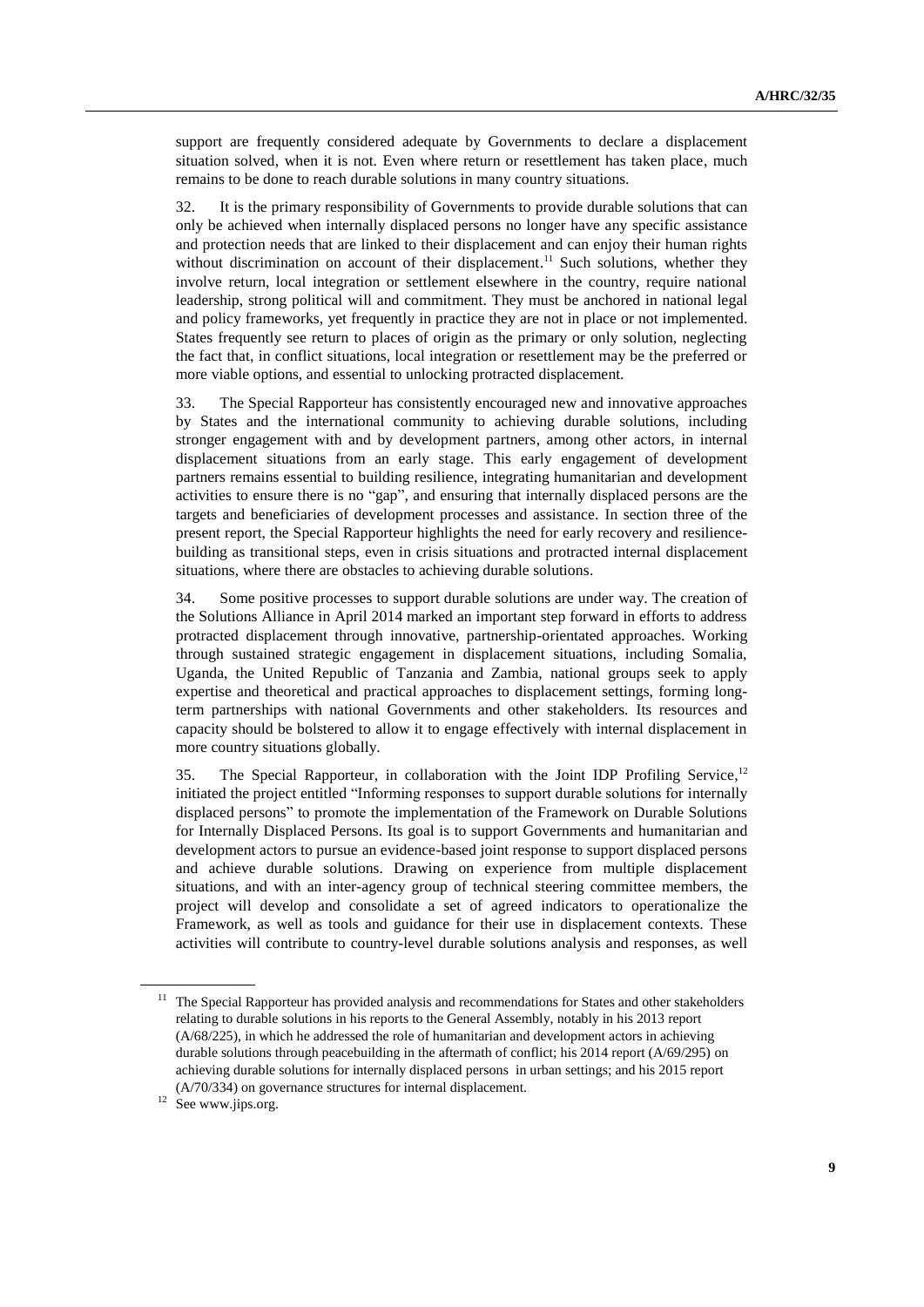as the work of the technical working group on durable solutions of the Solutions Alliance and the Global Cluster on Early Recovery. In January 2016, a workshop was held in Geneva and, in March 2016, the first phase of the project was finalized with the commitment of partners to continue their collaboration.<sup>13</sup>

36. From 4 to 6 April 2016, the Special Rapporteur attended a forum on new approaches to protracted forced displacement, coorganized by the World Bank, UNHCR and the Department for International Development of the United Kingdom of Great Britain and Northern Ireland, held at Wilton Park, United Kingdom. The forum was an ideal model for the engagement of humanitarian and development actors with real country situations to provide creative and innovative approaches to protracted displacement. The Special Rapporteur emphasized the need for stronger national protection systems for internally displaced persons in their countries while respecting their right to leave their country or seek asylum. He proposed concrete measures, including developing multi-year and multipartner frameworks to achieve clear outcomes; establishing legislation, policies and strategies to support the protection of internally displaced persons; and giving greater priority to building self-reliance and resilience.

### **2. Promoting the African Union Convention for the Protection and Assistance of Internally Displaced Persons in Africa (the Kampala Convention).**

37. When he assumed his mandate in 2010, the Special Rapporteur stated that a key priority during his tenure would be to promote the implementation of the Kampala Convention. The Convention was designed and adopted as a tool to deal with the issues of internal displacement in Africa. He dedicated a thematic report to the Human Rights Council on the Convention in 2014, <sup>14</sup> in which he provided a comprehensive series of recommendations aimed at its implementation.

38. Internal displacement figures and trends in sub-Saharan Africa and parts of North Africa reveal a bleak picture and reflect ongoing and new conflicts. Massive new displacement and protracted crises in countries such as Burundi, the Central African Republic, the Democratic Republic of the Congo, Libya, Nigeria, South Sudan, Somalia and the Sudan further demonstrate the critical need for action. At the end of 2014, 11.4 million people were displaced across 22 countries in sub-Saharan Africa, representing over one third of all internally displaced persons worldwide.<sup>15</sup> In some cases, responses such as camp closures or returns cannot be considered as constituting appropriate durable solutions for internally displaced persons.

39. The Special Rapporteur continued to engage the African Union on the promotion, ratification and implementation of the Convention. As at February 2016, it had been signed by 40 and ratified by 25 of the 54 member States. Among the most recent ratifications have been Côte d'Ivoire, the Democratic Republic of the Congo, Djibouti and Mauritania. The Special Rapporteur urges all African Union member States to ratify the Convention.

40. Those States that have ratified the Convention must go further to implement it in practice. Recent positive steps by some countries include the development of national legislation, policies and measures to domesticate the Convention. The Central African Republic has a new draft law on internally displaced persons, Nigeria is working to adopt a draft national policy and Zambia has taken steps towards incorporating the Convention in domestic legislation. Although not a party to the Convention, Kenya has introduced comprehensive legislation on internally displaced persons, based on the Protocol on the

 $^{13}\,$  Se[e www.jips.org/en/profiling/durable-solutions/measuring-](file://///conf-share1/conf/Groups/LING-Editing/Editing%20Section/HR%20editors/Ralph/www.jips.org/en/profiling/durable-solutions/measuring)progress-towards-solutions.

<sup>14</sup> A/HRC/26/33.

<sup>15</sup> See Internal Displacement Monitoring Centre, *Global Overview 2015*, p. 8.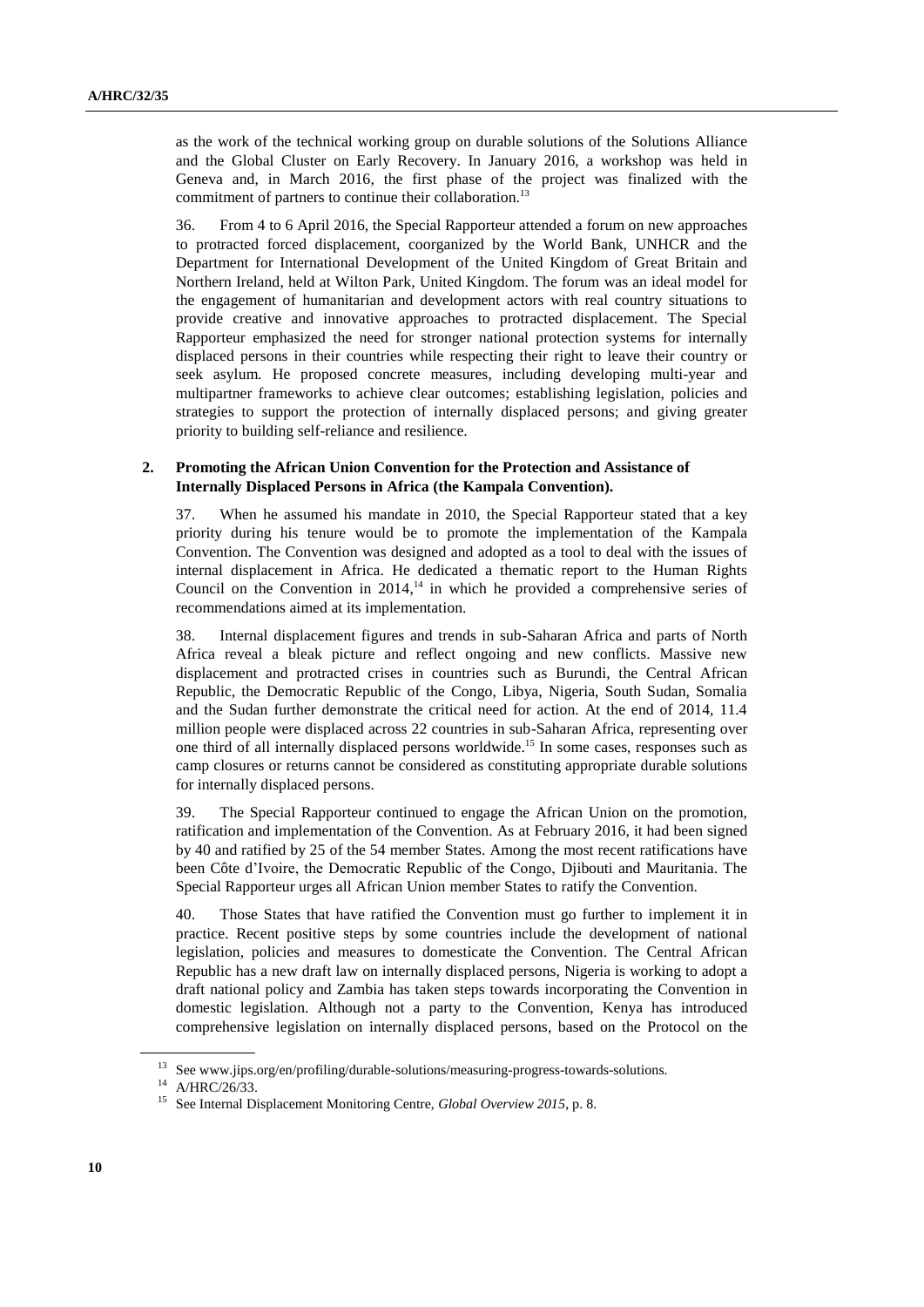Protection and Assistance to Internally Displaced Persons, adopted at the 2006 International Conference on the Great Lakes Region. The Special Rapporteur urges States to put in place national action plans to honour their commitments under such regional standards. His mandate remains available to provide technical assistance to them in that regard.

41. It is of utmost importance to operationalize the Convention. A conference of States parties is urgently required in 2016 to establish a secretariat of the States parties and to adopt a framework of implementation and operationalization. The Special Rapporteur calls for international support to that end. He emphasizes the value of sharing experiences and good practices between countries, to foster Africa-wide solidarity to achieve durable solutions for internally displaced persons.

42. The designation by the African Union of 2016 as "African Year of Human Rights" provides a further opportunity for the continent to address the considerable human rights challenges posed by internal displacement, and to take concrete action to confront them. The year has a special focus on the rights of women in Africa, and the Special Rapporteur urges particular attention to be given to displaced women. He highlights the recommendations contained in his report to the Human Rights Council on internally displaced women in 2013. 16

43. The Kampala Convention stands as a model of good practice for other regions. The Special Rapporteur urges other regional organizations to strengthen their activities to prevent and reduce internal displacement, including through the elaboration of new regional standards. In regional consultations ahead of the World Humanitarian Summit, the importance of formulating regional frameworks on internally displaced persons was emphasized, and regional organizations were urged to make commitments in the context of the Summit. In January 2016, the Special Rapporteur attended an international meeting on human rights in the Arab world, resulting in the inclusion of such persons in the outcome of the meeting — an important step in the region's build-up to the Summit.

## **III. Major challenges and emerging issues in the field of internal displacement**

44. The Special Rapporteur highlights below some issues that have consistently emerged over the course of his work and country visits and that he considers require greater attention by national Governments and the international community.

### **A. Integrating early recovery and resilience-building in ongoing and protracted displacement situations**

45. Recent displacement crises have demonstrated once again the links between internal displacement situations, the rights of internally displaced persons and the processes leading to refugee and migrant movements across borders. Internally displaced persons and refugees are often driven from their homes by similar circumstances and, for some people, internal displacement may be followed by cross-border displacement. Among the key reasons for further movement across borders are the failure of national protection systems and the lack of prospects for internally displaced persons to find solutions in their country of origin. While the nexus between internally displaced persons and refugees and that between internally displaced persons and migrants demand greater attention, it must be recalled that the majority of persons forcibly displaced by conflict and violence move and

<sup>16</sup> A/HRC/23/44.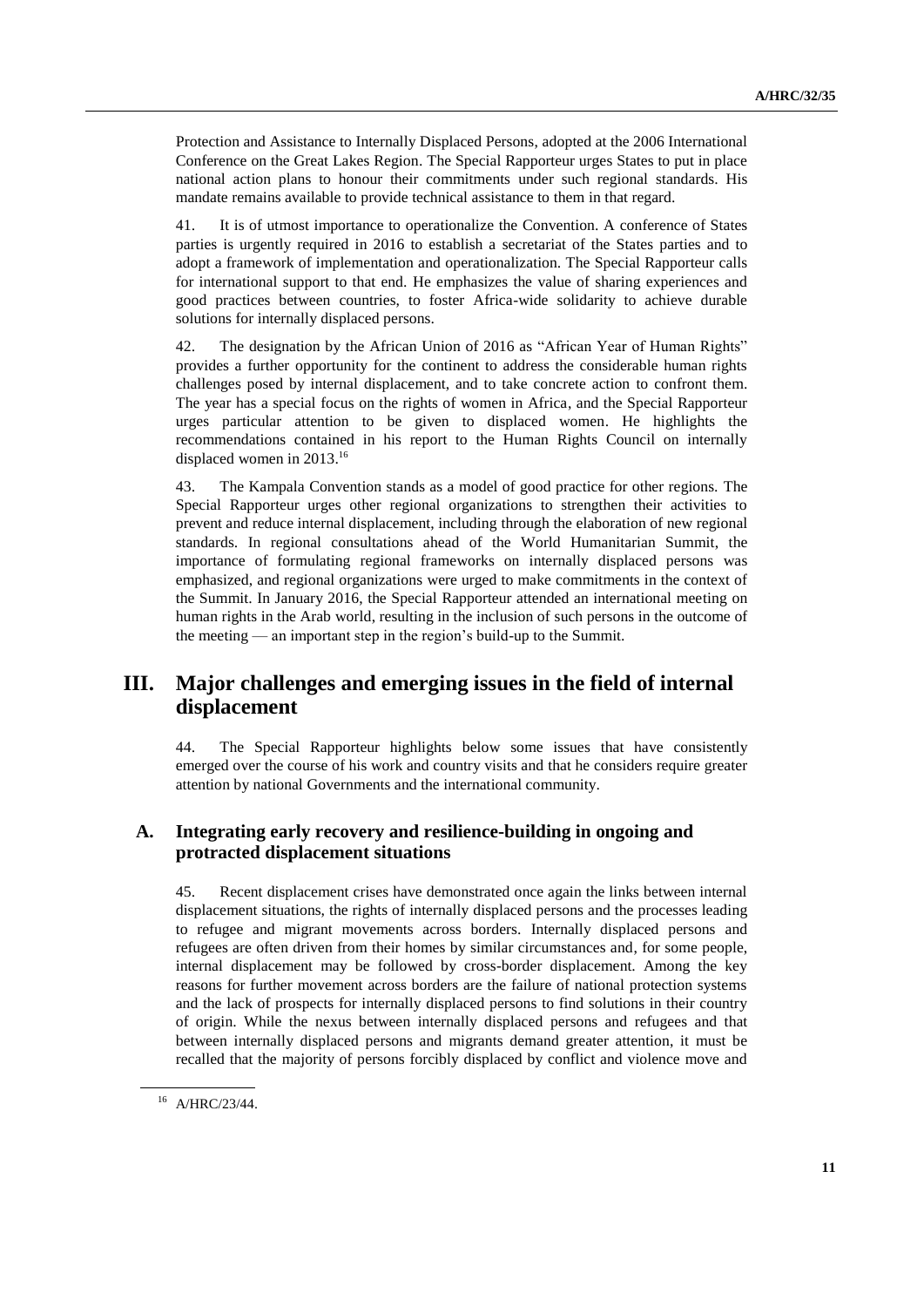seek solutions within their countries, and internal displacement is a critical humanitarian issue in itself rather than the first stage in a migration journey.

46. The nexus between internally displaced persons and refugees has been particularly evident recently in the context of the conflicts in the Syrian Arab Republic and Iraq. They have been characterized by extreme violence and disregard for the lives and human rights of civilian populations, including by ISIL, and the failure of Governments to fulfil their protection and assistance commitments. Other protracted conflict situations, including in Afghanistan, the Central African Republic, South Sudan and the Sudan have resulted in similar situations of protracted displacement, which contributes to cross-border flight.

47. While in some crisis situations the threat to life is so grave that seeking asylum outside the country is the only safe option, much more must be done to protect and support internally displaced persons and give them viable options to achieve safety in their own countries where that is their desire. In protracted displacement situations, national and international attention to affected persons frequently wanes over time and personal resources may dwindle along with national and international assistance funding. Even in situations of relative physical safety, they may be trapped in a protracted limbo existence of basic shelter and aid dependency and will inevitably seek alternative options and consider crossing international borders.

48. The improved integration of humanitarian and development efforts at the onset of displacement is essential to building resilience and self-reliance, both of which are key elements leading to durable solutions within a rights-based and protection approach. New approaches to protracted displacement require that early recovery be integrated by both humanitarian and development actors. As stated in the Framework on Durable Solutions for Internally Displaced Persons, early recovery is a multidimensional process that begins in a humanitarian setting. It is guided by development principles that seek to build on humanitarian programmes and catalyse sustainable development opportunities. It aims to generate self-sustaining, nationally owned, resilient processes for post-crisis recovery. It encompasses the restoration of basic services, livelihoods, shelter, governance, security and the rule of law, and environmental and social dimensions, including the reintegration of displaced populations.

49. There is scope to enhance and strengthen transitional solutions that are aimed at improving living standards and livelihoods, while such measures must not be mistaken for durable solutions. In situations of protracted displacement in particular, greater attention and resources dedicated to transition and resilience-building measures have been demonstrated to provide income, self-reliance and dignity, a sense of stability and normality and a foundation upon which to progress towards durable solutions. This shift away from dependency can provide hope for the future with a view to providing selfempowerment and rebuilding the lives of internally displaced persons in their countries, and re-establishing livelihoods.

50. During his visit to the Syrian Arab Republic in May 2015, the Special Rapporteur witnessed initiatives to assist local integration and build resilience, early recovery and livelihoods for internally displaced persons and host communities. In total, the United Nations Development Programme (UNDP) and local partners supported more than 100 livelihood-related projects that targeted the affected governorates as well as host communities, recognizing the heavy burden on them of hosting internally displaced persons. In 2014 and 2015, UNDP succeeded in reaching a total of 4.5 million affected persons who were directly or indirectly affected by the projects.

51. The projects included emergency employment, restoration and stabilization of disrupted livelihoods, emergency support to vulnerable groups, capacity development, advocacy and technical assistance. They included the restoration of small businesses,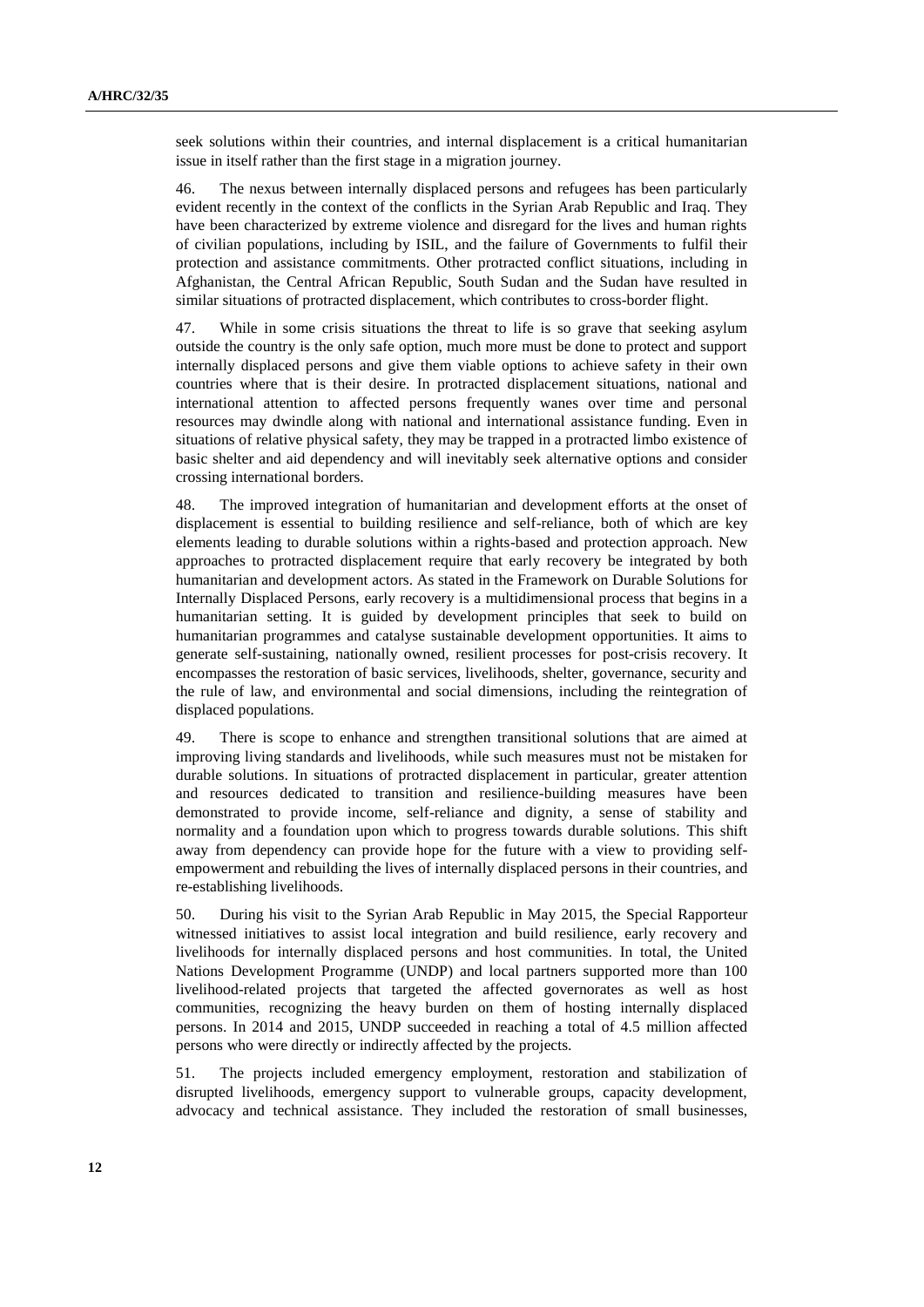including food production and processing, small scale manufacturing, debris and waste removal, re-establishing markets and stimulating local economies by encouraging local production and procurement. Vocational training was provided through entrepreneurship promotion activities, with a special focus on vulnerable groups, including female-headed households, persons with disabilities and young people.<sup>17</sup> The monitoring and documentation of such programmes is necessary to ensure that they improve self-reliance in a sustainable way.

52. Although they require initial funds and resources, such projects can become selfsustaining and income-generating and may provide a stepping stone towards the local integration of internally displaced persons and help to rebuild local economies. UNDP notes that such projects can strengthen capacities to cope with the shocks and negative impacts of a crisis. Internally displaced persons may be able to move out of collective shelters into rented accommodation and reduce their reliance on humanitarian assistance, therefore allowing such assistance to be targeted elsewhere. They can contribute to building social cohesion and assisting local integration. Various social groups may be involved in common activities that can build a sense of community. They may strengthen the capacity of and empower local civil society partners to maintain projects and replicate them in different locations. Working with local partners helps to shift the focus of projects away from the distribution of aid towards the delivery of services and the building of local resilience, by helping people to enhance their positive coping mechanisms.<sup>18</sup>

53. A key message to States and the international community is that it is necessary to maintain and enhance attention to internally displaced persons beyond the realm of emergency humanitarian responses and to transition towards self-reliance as soon as possible, even in situations of protracted conflict in which achieving durable solutions is deemed impossible. The challenge remains to bridge the relief-to-development gap and ensure that development actors are engaged early on in crisis and displacement situations. Early recovery, resilience and livelihood initiatives envisage an early engagement and response by the development community at a stage when humanitarian partners are still fulfilling an essential role.

54. The potential of the Global Cluster on Early Recovery to help internally displaced persons move beyond aid dependency has yet to be fulfilled. The early recovery and livelihood sector is consistently neglected and underfunded. A Brookings Institution report<sup>19</sup> found that, in three countries studied with protracted displacement, namely, Somalia, Colombia, and the Democratic Republic of the Congo, the early recovery cluster was not active, despite obvious opportunities for early recovery programmes. The appropriate approach is to improve the incorporation at the very beginning of early recovery principles and programmes into other sectors, such as protection, food, shelter, health, education, and livelihoods, as this provides the impetus to achieving durable solutions.

55. A frequent challenge is to overcome the traditional relief-to-development gap, progress towards which is constrained by frequent severe funding shortfalls in the area of early recovery. An integrated approach involving humanitarian and development partners

[papers/2014/12/29-idp-humanitarian-reform-reports/introduction-to-final-report-idp-study-final.pdf.](file://///conf-share1/conf/Groups/LING-Editing/Editing%20Section/HR%20editors/Ralph/www.brookings.edu/~/media/research/files/papers/2014/12/29-idp-humanitarian-reform-reports/introduction-to-final-report-idp-study-final.pdf)

<sup>&</sup>lt;sup>17</sup> See United Nations Development Programme, 365 Days of Resilience in Syria (2014). Available from http://www.sy.undp.org/content/syria/en/home/library/poverty/365-days-of-resilience-in-syria.html. <sup>18</sup> Ibid.

<sup>19</sup> See Brookings-London School of Economics Project on Internal Displacement, *Ten years after the humanitarian reform: how have IDPs fared?*, p. 23 (Washington, D.C., 2014). Available from [www.brookings.edu/~/media/research/files/](file://///conf-share1/conf/Groups/LING-Editing/Editing%20Section/HR%20editors/Ralph/www.brookings.edu/~/media/research/files/papers/2014/12/29-idp-humanitarian-reform-reports/introduction-to-final-report-idp-study-final.pdf)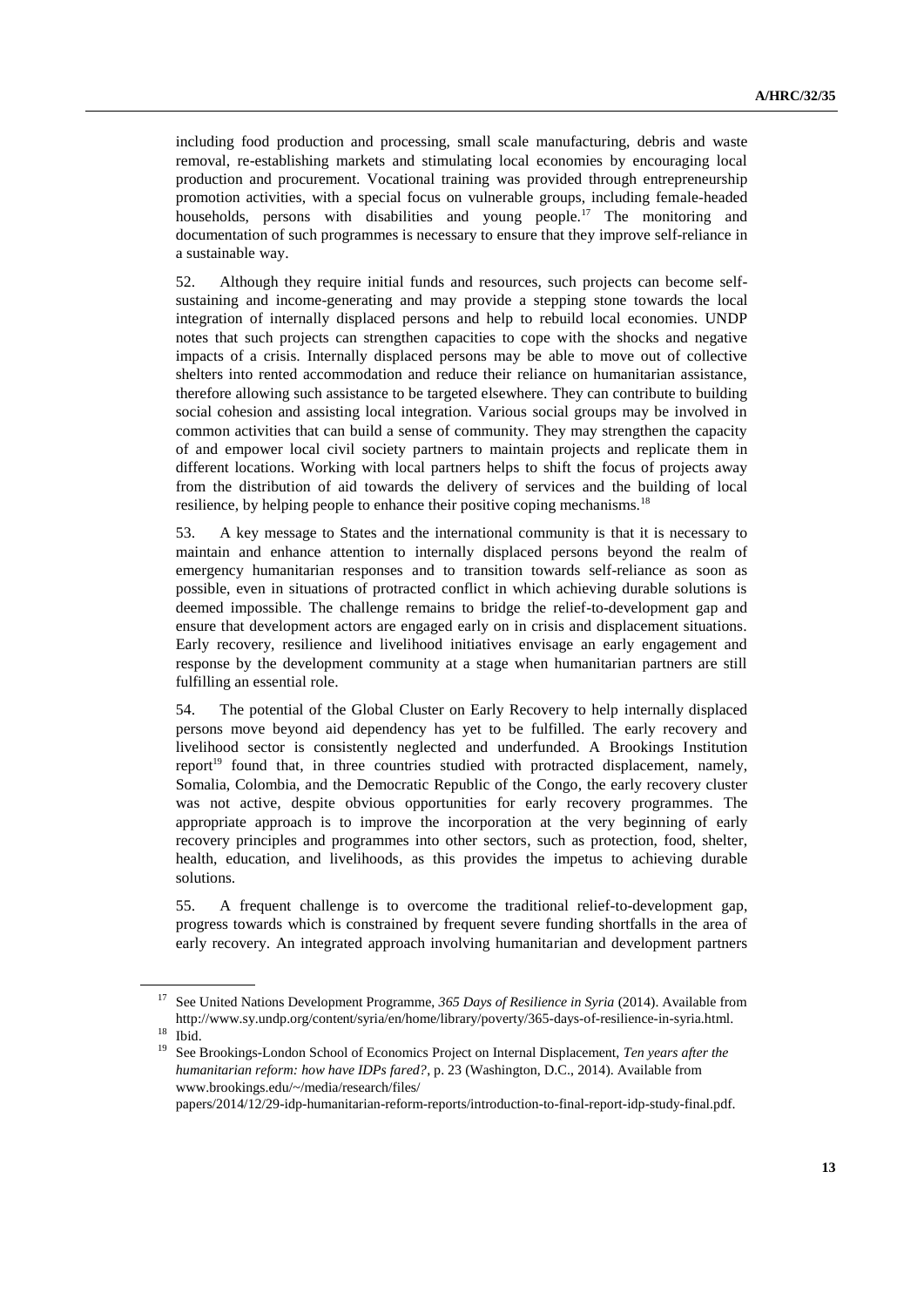would overcome such shortfalls, with mid- to long-term planning, harmonization of funding cycles and early investment in resilience and self-sustaining activities, including protection, throughout the entire cycle of displacement to durable solutions.

56. Humanitarian and development donors or partners should adjust or supplement their funding cycles to ensure integrated approaches to protection, resilience, self-reliance, sustainable livelihoods and durable solutions. This means that development actors should become engaged more equally and effectively and from an early stage in displacement situations and advocate more clearly for the funds and access to do so. Indeed, it is through partnerships and engagement with the local and national systems that development and humanitarian partners may achieve longer-term development measures conducive to durable solutions.

57. The primary responsibility of national Governments to take action towards achieving durable solutions for internally displaced persons must be emphasized, and they must fulfil that responsibility through legal, policy and institutional frameworks and appropriate budgeting and development programme measures, including national development plans. Too often, there is an overreliance on international partners to initiate and maintain sustainable livelihood projects, for example, that should fall under the responsibility of line ministries. States are often slow to implement such programmes, and stronger steps must be taken to ensure that they meet their commitments according to international standards.

### **B. Addressing neglected drivers of internal displacement globally**

58. Despite the unprecedented global displacement figures, much internal displacement goes unacknowledged, unrecorded and is not responded to by Governments and the international community. Hundreds of thousands of those who are entitled to protection and assistance as internally displaced persons under international standards are left to fend for themselves. A protection gap exists for many internally displaced persons globally who are the victims of causes of displacement that include generalized and criminal violence, discrimination and other human rights violations, development projects and business activities, or other neglected factors. These factors result in internally displaced persons who are uniquely vulnerable, outside of camps or other support and assistance settings, hosted by local communities and families, and frequently "invisible" and impoverished in urban settings. Failure by Governments to identify them as internally displaced persons leaves many unable to access assistance and support. Denial or neglect of the problem of internal displacement often means that, at the national level, no protection or support mechanisms exist.

#### **1. Internal displacement due to generalized and criminal violence**

59. In some situations of generalized violence, persecution or human rights violations, for example, the internal displacement of individuals, families or targeted communities may be slower, small-scale, dispersed and less obvious than in some conflict situations. There are those who flee their homes but do not identify themselves as internally displaced persons owing to a lack of understanding about their rights or out of fear or a desire to remain anonymous. Equally, State authorities can fail to identify those persons as internally displaced owing to a lack of understanding or neglect of their pertinent obligations to assist and protect those displaced by generalized violence. The challenge exists to ensure that those who are unlawfully forced or coerced to leave their homes are identified as internally displaced persons and receive necessary assistance and protection.

60. A broad and inclusive approach to determining who is an internally displaced person is required under the Guiding Principles on Internal Displacement and the Kampala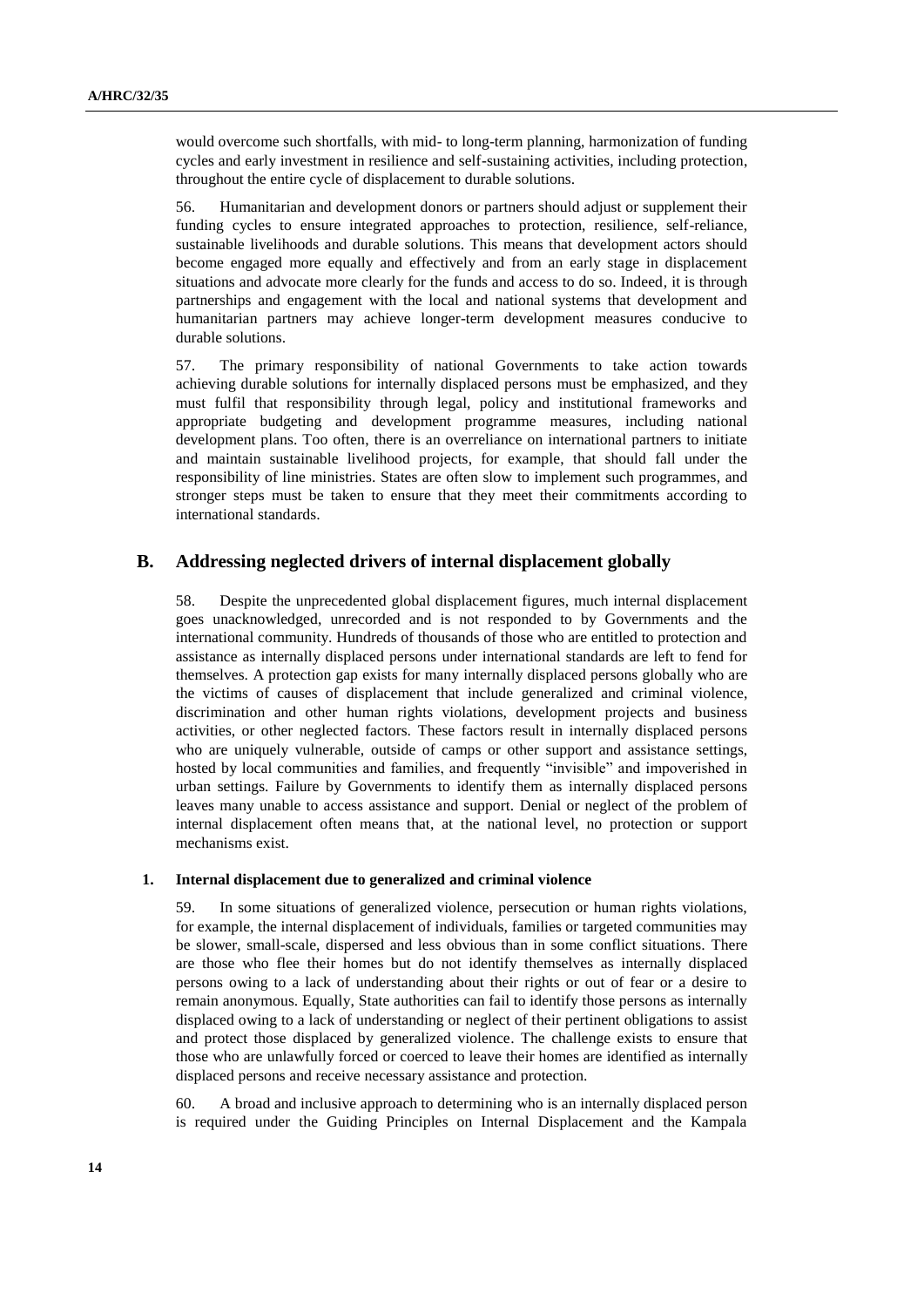Convention. In addition to situations of armed conflict and disaster-induced displacement, both standards explicitly apply to those displaced by generalized violence. The prohibition of arbitrary displacement includes displacement based on policies of apartheid, ethnic cleansing, racial discrimination or other similar practices aimed at or resulting in altering the ethnic, religious or racial composition of the affected population, as well as displacement caused by other violations of human rights or used as a collective punishment.

61. Generalized violence may be gang-related or criminal in nature, or may be violence targeted at minority ethnic, religious, political or other groups. It may be caused or triggered by specific events, such as elections, or it may be associated with development projects. It may affect a small group in a localized area or a large, widely dispersed community. Intimidation, harassment or the threat of violence may also trigger displacement. In some situations, the international community may recognize internal displacement situations while a national Government denies or downplays the situation. Consequently, political will to deal with internal displacement instead of denying it remains a vital component of appropriate national and international action, since acknowledgment of the issue within a particular context is the vital first step towards addressing it.

62. Many regions are affected by generalized violence resulting in internal displacement. For example, Central America, including the Northern Triangle countries of El Salvador, Guatemala and Honduras, is deeply affected by generalized and gang-related violence. The Special Rapporteur visited Honduras in November 2015 and found that displacement as a result of gang-related (*maras*) and generalized violence is widespread and there is an "invisible epidemic" affecting whole communities and neighbourhoods. For many, the only option to escape threats, extortion and violence by the *maras* is to leave their homes and, often, their country.<sup>20</sup> The Special Rapporteur commended the Government of Honduras for being the first in the region to publicly acknowledge the problem and to undertake an in-depth profiling to gain a better understanding of the situation. He urged it to put in place overdue protection measures for internally displaced persons.

63. Essential to national responses are legislative, policy and institutional frameworks that explicitly guarantee protection and assistance to internally displaced persons. Governments must be active in ensuring implementation and exhaustive in their activities to identify such persons who are victims of general or criminal violence and reach them with relevant information, documentation, protection and assistance linked to durable solutions. Where no protection measures exist, internally displaced persons often find protection in anonymity and become dispersed and "invisible", often within poor urban communities. Reaching them requires the flow of information and the establishment of such measures as helplines to inform people of their rights and the services available to them. Profiling can also be a practical, protection-sensitive tool for understanding the situation of these displaced communities to inform relevant responses.

64. All countries, particularly those in which there has been a history of violence, ethnic, religious or political tensions or other factors leading to population movements, should remain vigilant to the possibility of forced or arbitrary internal displacement due to general violence, even in the absence of armed conflict, and ensure that they respond appropriately and according to international standards to prevent and respond to such internal displacement. In this regard, social and statistical research should be undertaken to reveal

<sup>&</sup>lt;sup>20</sup> To that end, the Special Rapporteur prepared reports on internally displaced persons who are out of camp and those in urban settings, with a view to adopting a policy position at the Inter-Agency Standing Committee, and indeed the Committee responded favourably to the initiative, which has to be taken forward.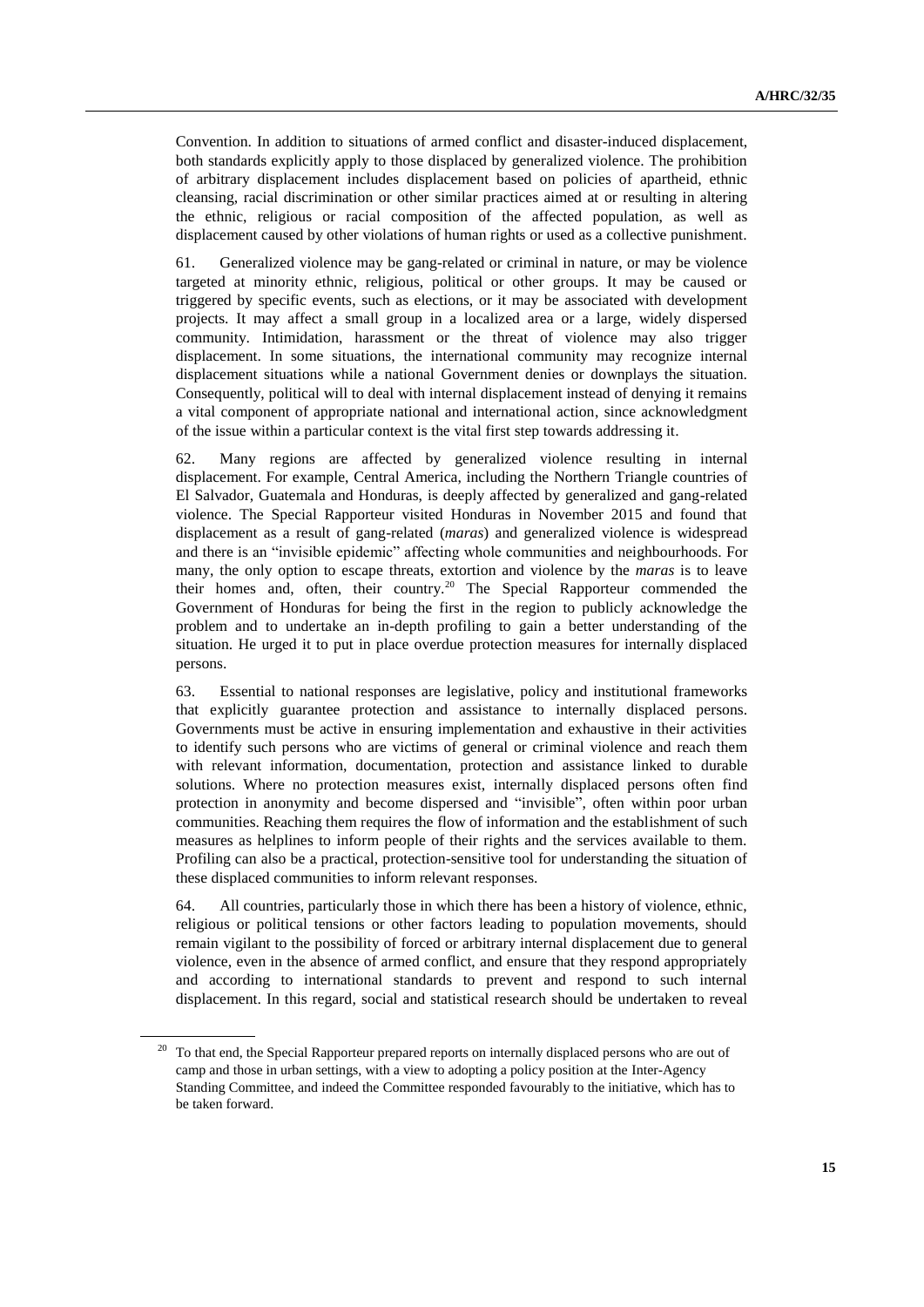the causes, extent and dynamics of displacement and to determine the profiles of victims. Following this, information campaigns should be considered to inform persons who may have been forcibly or arbitrarily displaced about their rights as internally displaced persons and protection and assistance measures available to them.

#### **2. Internal displacement as a result of development projects and business activities**

65. Greater attention to development-induced and business-related internal displacement is overdue and urgently required. The Special Rapporteur recognizes the sensitivities and that a balance must be drawn between the legitimate development needs and aspirations of national Governments and the human rights of those who are required to leave their homes. However, examples globally demonstrate that development projects and business activities are going ahead without due attention to the rights of affected persons.

66. International law and standards and national laws are sometimes given scant regard when approving development projects or granting business concessions that result in internal displacement. Often, there may be only a symbolic recognition of such standards, including the Guiding Principles on Internal Displacement. In other disturbing cases, development projects and agendas are pursued with the use of force and the forced displacement of communities from their lands and territories involving the use of military or paramilitary units, using threats, intimidation and killings.

67. It is telling that there is a relative lack of national, regional and global figures of those internally displaced by development and business enterprises and attention to the phenomenon in comparison to conflict and disaster-induced displacement. Some research has put the number of persons displaced by development at as many as 15 million annually.<sup>21</sup> Closely associated with economic development patterns, development-induced displacement may increase in countries moving from developing to developed and from low- to middle- or high-income, owing to factors including the exploitation of previously untapped natural resources, increasing energy or water requirements, urbanization and population redistribution policies. Development and displacement may take place without necessary legal safeguards, to the detriment rather than benefit of those displaced.

68. While displacement due to development is commonly associated with major projects, such as dams, numerous activities cause displacement annually, including mining and extractive industries, logging, pipelines, national parks and conservation projects, port or military installations, sports projects and events, industrial plants and urbanization and infrastructure projects. Small-scale development projects can be just as damaging as largerscale projects and are often harder to identify and monitor. While some projects meet international standards of consultation prior to displacement and compensation, resettlement and rehabilitation when displacement takes place, many fail to do so. Those affected are often poor, belong to marginalized or indigenous groups and lack political representation or an equal voice in decision-making.

69. Under Principle 6 of the General Guiding Principles, the prohibition of arbitrary displacement includes displacement caused by "cases of large-scale development projects, which are not justified by compelling and overriding public interests". As in all cases of international human rights law, such justification would be subject to proportionality and a

<sup>21</sup> See B. Terminski, *Environmentally-Induced Displacement. Theoretical Frameworks and Current Challenges* (Liege, 2012); M.M. Cernea, "Development-induced and conflict-induced internally displaced persons: bridging the research divide", *Forced Migration Review*, Special Issue (December, 2006); and A. Oliver-Smith (ed.), *Development and Dispossession: The Crisis of Forced Displacement and Resettlement* (School for Advanced Research Advanced Seminar, Santa Fe, New Mexico, 2009).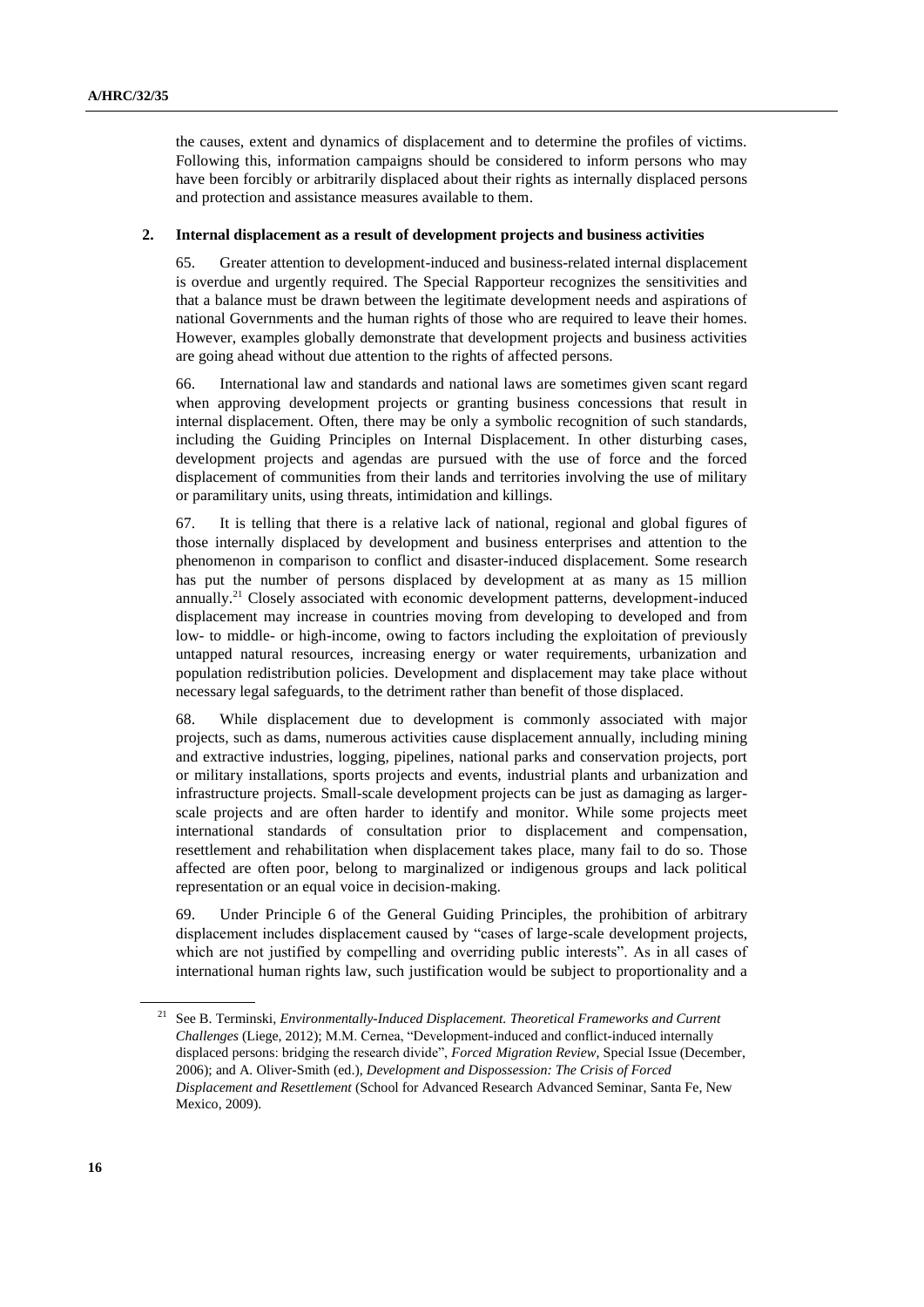pressing social need. In addition, under Principle 9 of the General Guiding Principles, there is a particular international obligation for States to protect against the displacement of indigenous peoples, minorities, peasants, pastoralists and other groups with a special dependency on and attachment to their lands.

70. The Kampala Convention calls upon States Parties to "endeavour to protect communities with special attachment to, and dependency, on land due to their particular culture and spiritual values from being displaced from such lands, except for compelling and overriding public interests". It requires States to "ensure the accountability of non-State actors concerned, including multinational companies and private military or security companies, for acts of arbitrary displacement or complicity in such acts" and to "ensure the accountability of non-State actors involved in the exploration and exploitation of economic and natural resources leading to displacement". International standards relating to the operations of business enterprises, including the 2011 Guiding Principles on Business and Human Rights, require States and businesses to comply with all applicable laws and to respect human rights.

71. Development and business-related activities can create or exacerbate complex displacement scenarios. The rights of some communities, including indigenous or minority communities, such as their rights to the land on which their identity rests, can prove inconvenient in the face of development or economic interests. Militarization of areas allocated for resource development has been evident, with some companies using private military or security companies to enforce their encroachment onto some territories. Tactics to divide communities or bypass and undermine local leadership structures have been employed and may involve corrupt practices or payments that lead to breakdown of the social fabric of communities.

72. It is essential to establish national legal and policy frameworks relating to development, land and non-State actors that intersect with and complement legal provisions relating to internal displacement and the rights of internally displaced persons, and conform to international standards. For example, the International Labour Organization Indigenous and Tribal Peoples Convention, 1989 (No. 169) relates to the rights of indigenous and tribal peoples and incorporates the right to free, prior and informed consent for indigenous peoples. Articles 6, 7 and 9 of the Convention establish that consent must be acquired before indigenous communities are relocated or before development is undertaken on their land. Where displacement is approved or agreed to following an appropriate and rigorous consultation and participatory process, internally displaced persons must be provided with appropriate compensation, support and durable solutions in line with international standards.

73. This is not often the case; compensation is often pitiful and unable to sustain livelihoods and the responsibility to ensure that development-induced displacement leads to a durable solution by relocation or settlement elsewhere in the country is avoided. Development-induced displacement and resettlement processes have resulted in landlessness, joblessness, homelessness, marginalization, food insecurity, increased morbidity and mortality, loss of access to common property and ancestral lands and social disintegration, and have a cumulative impact seen in massive impoverishment<sup>22</sup> and even death.

<sup>&</sup>lt;sup>22</sup> See Michael M. Cernea "Risks, Safeguards and Reconstruction: A Model for Population Displacement and Resettlement", in M. Cernea and McDowell (eds.), *Risks and Reconstruction: Experiences of Resettlers and Refugees*, pp. 11-55 (World Bank, Washington, D.C., 2000).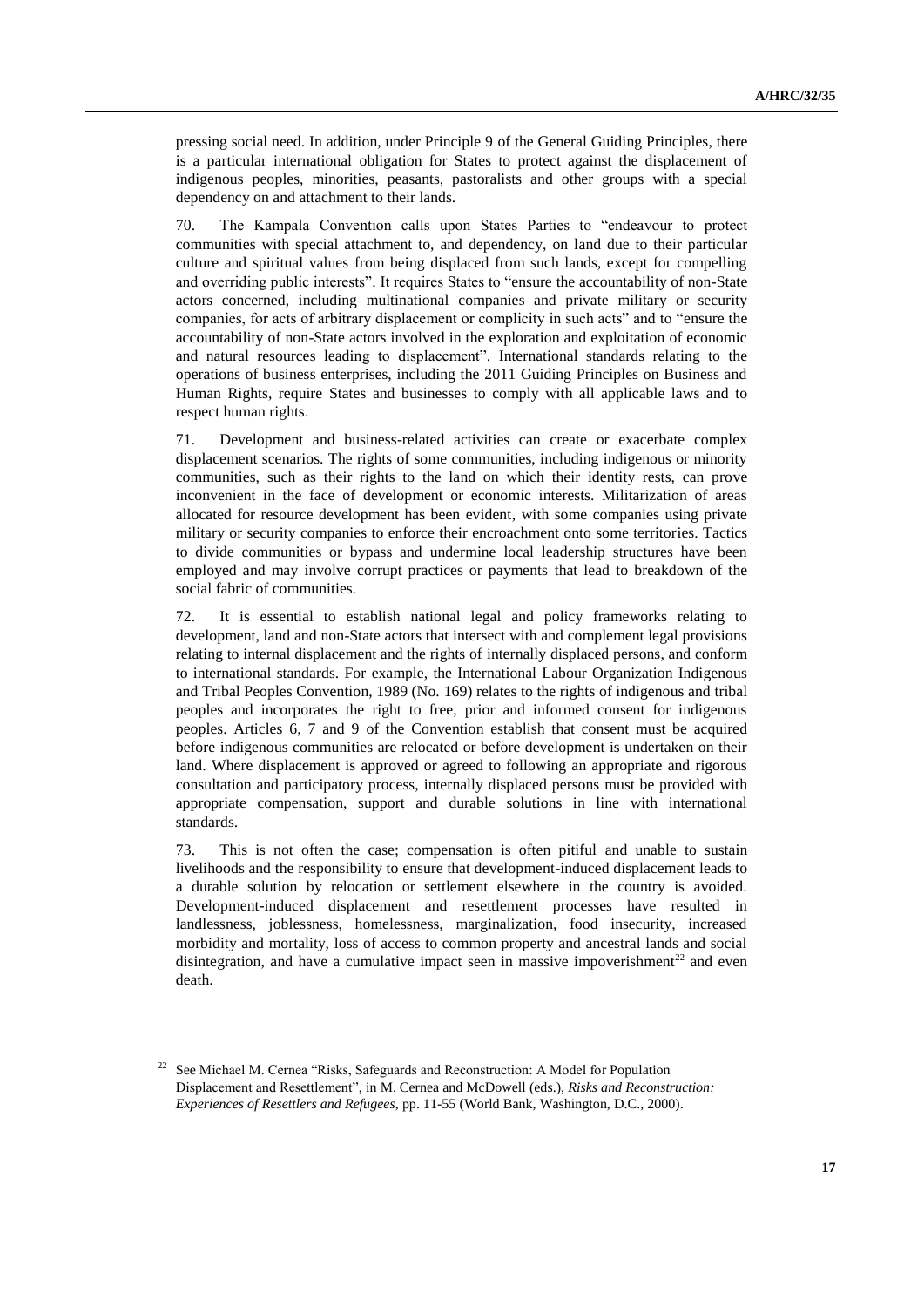74. The 2007 Basic principles and guidelines on development-based evictions and displacement<sup>23</sup> provide valuable guidance in addressing the human rights implications of development-linked evictions and related displacement. They provide practical guidance to States on measures and procedures to be taken in order to ensure that development-based evictions are not undertaken in contravention of existing international human rights standards and do not thus constitute "forced evictions". The guidelines also focus on effective remedies for those whose human rights have been violated, should prevention measures fail. Independent human rights and environmental impact assessments of development and business activities likely to cause displacement should be conducted at the earliest opportunity, with their findings informing a legal project approval process and resettlement and rehabilitation programmes.

75. The 2030 Agenda for Sustainable Development can give new impetus to attempts to ensure that development is conducted responsibly and takes into account the impact on those displaced. It requires that the development activities are implemented in a manner that is consistent with the rights and obligations of States under international law, including human rights law and standards. It is important that this new global development agenda is not interpreted as giving States a green light to pursue development without due consideration to human rights and the costs to those who own or occupy the lands on which development projects may take place. The pledge by States to "leave no one behind", including internally displaced persons, also requires that those who are displaced by development projects and other triggers benefit from and are the target of development programmes.

#### **3. Recognizing the vulnerability of disadvantaged and marginalized groups to internal displacement**

76. In some situations, internal displacement disproportionately affects certain communities that, due to their characteristics, geographical location, poverty, discrimination or other unique circumstances, make them particularly vulnerable to internal displacement. Such groups may include indigenous peoples and ethnic, religious or other minorities, who are frequently numerically few relative to majority communities, among the poorest, and who may experience different forms of marginalization and commonly lack representation in political or other State bodies. In some cases they may face longstanding discrimination and violence targeted against them. Such population groups are often overrepresented in internally displaced person populations.

77. These and other factors may make certain marginalized communities vulnerable to violent displacement in situations of conflict and intercommunity or interfaith tensions or result in their being poorly equipped to resist efforts to displace them from their lands due to development or business activities. Greater research and data is required globally to reveal the full impact of displacement on such communities, as well as regional trends, patterns and dynamics of displacement. In particular, this makes it necessary to disaggregate data not only by sex and age but also by diversity categories, such as ethnicity and religion, that should be determined by contextual realities. Such information, fully adhering to international standards of data protection and use, would help to predict and prevent displacement targeted against certain communities and contribute to much needed displacement risk assessment and early warning mechanisms.

78. In the Syrian Arab Republic and Iraq, visited by the Special Rapporteur in May 2015, the targeting of Christians, Yazidi and other smaller ethnic and religious communities by the so-called ISIL has been evident and well documented. They have experienced

<sup>23</sup> See www.ohchr.org/Documents/Issues/Housing/Guidelines\_en.pdf.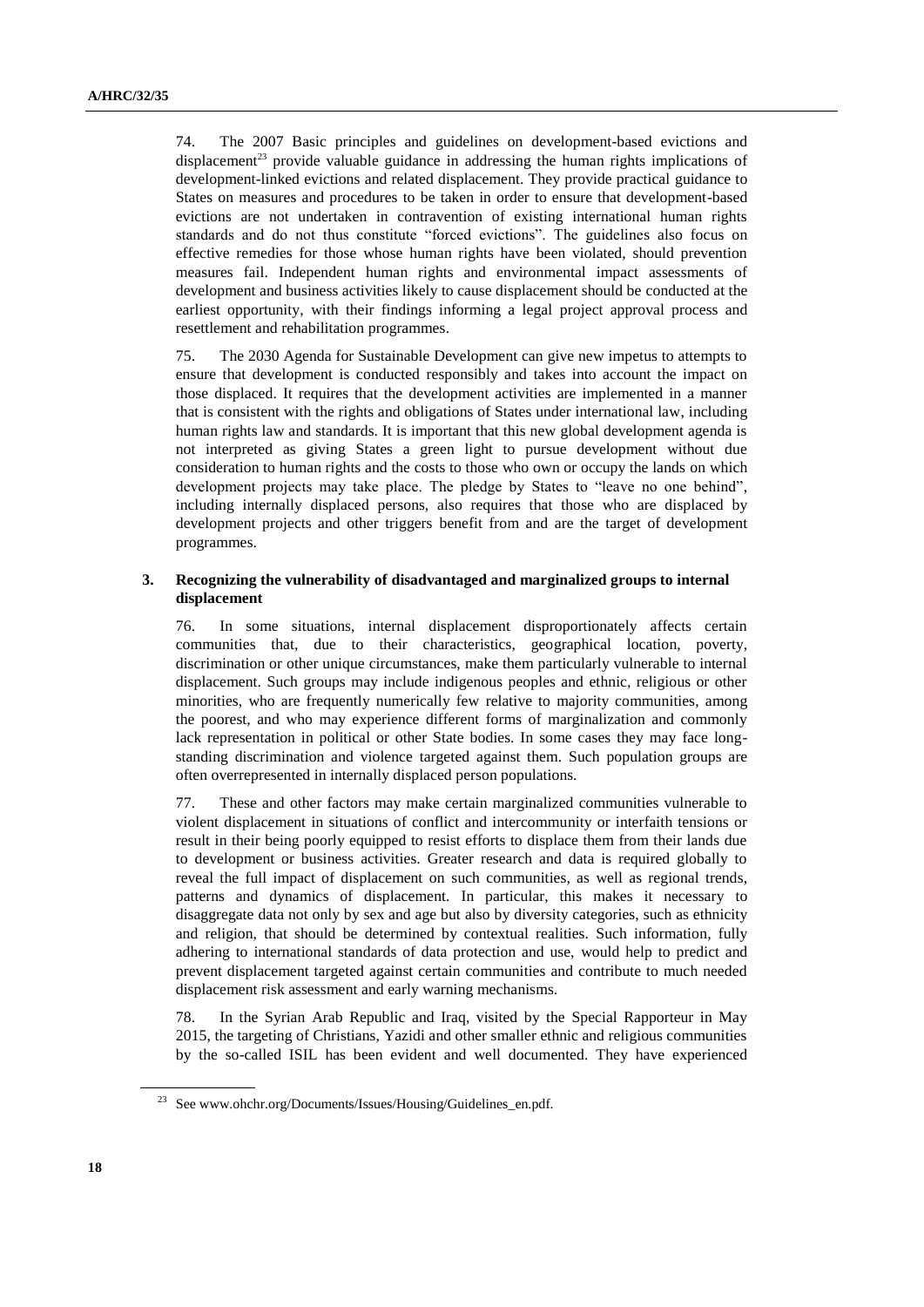targeted violence and displacement on the basis of their belonging to certain ethnic or religious groups. In some cases, internal displacement may have been arbitrary, amounting to ethnic cleansing, crimes against humanity or atrocity crimes, and has included the cultural destruction of monuments and places of worship with the objective of permanently removing communities from those regions. Equally, in numerous other regions, discrimination against certain groups in society may reach such levels that it results in hatebased crimes and internal displacement that does not take place in a context of armed conflict.

79. Vulnerability to displacement may be heightened by discriminatory State policies or practices. Non-documentation, the denial or deprivation of citizenship for some ethnic or religious groups, for example, renders them stateless. Their rights as citizens are not fully recognized and they may be targeted, or not adequately protected, by national authorities. As highlighted in the Norwegian Refugee Council scoping paper on statelessness and displacement, $^{24}$  stateless persons are uniquely vulnerable including to internal displacement. Statelessness must be more clearly understood in the context of State policies of denial of legal status that impacts on particular marginalized communities.

80. The Special Rapporteur has been struck by the vulnerability of indigenous peoples to internal displacement, including during his official visit to the Philippines, following which he highlighted the impact of displacement or threatened displacement on them. Indigenous peoples are severely affected by displacement given their ties to ancestral lands and may have more challenges in adopting coping mechanism for survival when displaced. The protection of the rights of indigenous peoples displaced or threatened by displacement must be strengthened in law and practice. Legal provisions on land rights and the rights of indigenous peoples should be fully implemented and specific provisions on the rights of indigenous peoples should be included in laws on internally displaced persons where appropriate.

81. In conflict- and disaster-related scenarios of displacement, discrimination and marginalization may continue to be a factor that adversely affects access by internally displaced persons to safety, protection and humanitarian assistance and durable solutions in some cases. The Framework on Durable Solutions for Internally Displaced Persons emphasized the centrality of non-discrimination to the concept and achievement of durable solutions. States, national human rights commissions and all humanitarian actors and development actors, and civil society, must ensure that all those in need are treated equitably and in a non-discriminatory manner, including with regard to access to protection and assistance, livelihood opportunities and the realization of durable solutions.

### **C. Restoring human agency to internally displaced persons through consultation, participation, profiling and information**

82. The Special Rapporteur is concerned that his engagement with internally displaced persons in numerous country situations reveals a general lack of meaningful consultation with them; they lack a voice and, when they speak or claim their rights, they are not heard. Such persons frequently stated that they are poorly consulted, rarely visited by officials or provided with adequate information about the options available to them or plans being formulated for their shelter, locations or time frames for their return or resettlement. Internally displaced persons frequently stated that they lacked opportunities to participate in decisions affecting them. Consultation and participation is a right of those persons and is

<sup>24</sup> See Norwegian Refugee Council-Tilburg University, *Statelessness and Displacement, Scoping Paper* (May 2015). Available from www.nrc.no/arch/\_img/9197390.pdf.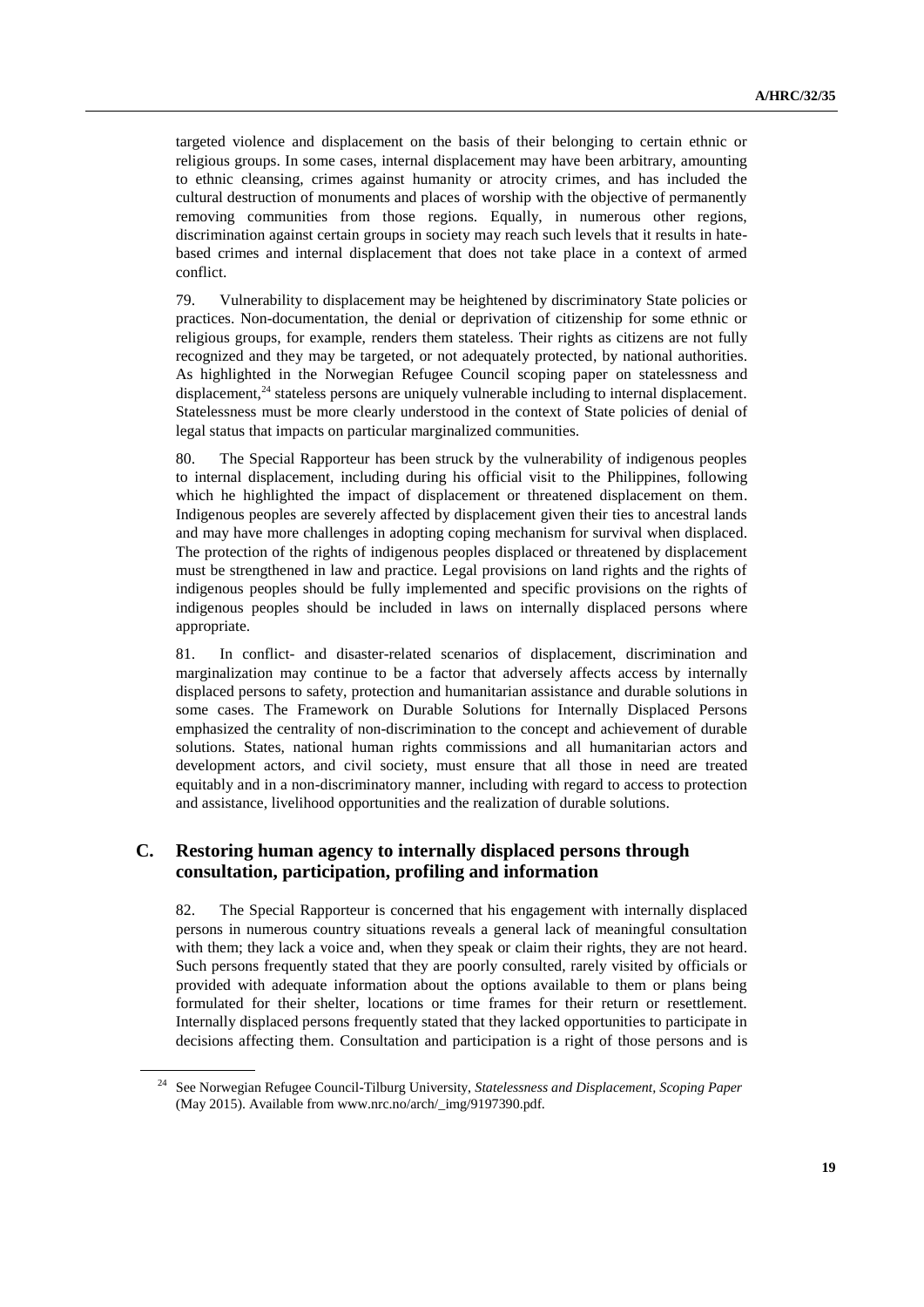essential to ensuring that solutions for them are appropriate, informed, acceptable to communities and sustainable.

83. Significantly, reliable and comprehensive data on internally displaced persons is frequently lacking, hampering the ability of Governments and national and international partners to respond effectively and put in place immediate and longer-term support to meet their protection and assistance needs and durable solutions for them. Compiling and tracking data on internally displaced persons is challenging, particularly in complex situations in which displacement may be ongoing, or where they experience multiple displacement or are residing outside of camps. Improvements to these types of data and analysis must be made by Governments with the support of national and international partners.

84. Consultation, participation and information provision activities must engage widely with internally displaced persons, including women and female heads of households, young people, older persons and persons with disabilities. In-depth assessments, profiling and consultations help to reveal vulnerabilities, capacities and obstacles, essential to providing appropriate responses and durable solutions. Gathering data on those outside of camps has also proven extremely difficult, and there is a need to find creative solutions to ensure that they do not fall through protection and support nets. The Special Rapporteur's report on the issue to the Human Rights Council in 2012 notably focuses on addressing the causes of neglect of internally displaced persons outside camps through data collection.<sup>25</sup>

85. Recognition of internally displaced persons as holders of civil and political rights and economic, social and cultural rights is crucial. A human rights-based approach to internal displacement and humanitarian and development assistance to such persons requires assessments of their human rights on the basis of information that goes beyond basic displacement statistics and recognizes the unique circumstances, challenges and requirements of each individual, including women, older persons, persons with disabilities, minorities and others. It also requires a deeper level of engagement and consultation with internally displaced persons, allowing a more detailed understanding of needs, concerns and intentions and demonstrating respect for the human agency of those persons, as partners in a process of achieving solutions, rather than passive beneficiaries.

86. Sophisticated data gathering methodologies can and are being utilized in some displacement situations. However, they remain the exception rather than the standard. Detailed household surveys and profiling and assessment activities reveal vital information that can be used by a variety of actors in the design, implementation and monitoring of programmes. They may reveal perceptions relating to protection, for example, for those who have faced violence or are at risk of it, and can identify intentions to return or seek alternative solutions. Such data and surveys must be voluntary and meet international standards relating to data protection and personal security. In that regard, efforts are being led by the Danish Refugee Council and UNHCR to better define the discipline of protection information management and support operational decision-making.

87. The Special Rapporteur welcomes the work of the Joint IDP Profiling Service, an inter-agency project set up to help Governments, humanitarian and development agencies acquire, maintain and update reliable data and analysis on internal displacement situations, including population data, that is also disaggregated by sex, age, location and diversity. The Service recognizes that internally displaced persons are not a homogenous group and that appropriate, well-informed solutions must be based on a more complete picture of their characteristics and situations.

<sup>&</sup>lt;sup>25</sup> See A/HRC/19/54, paras. 26 and 27.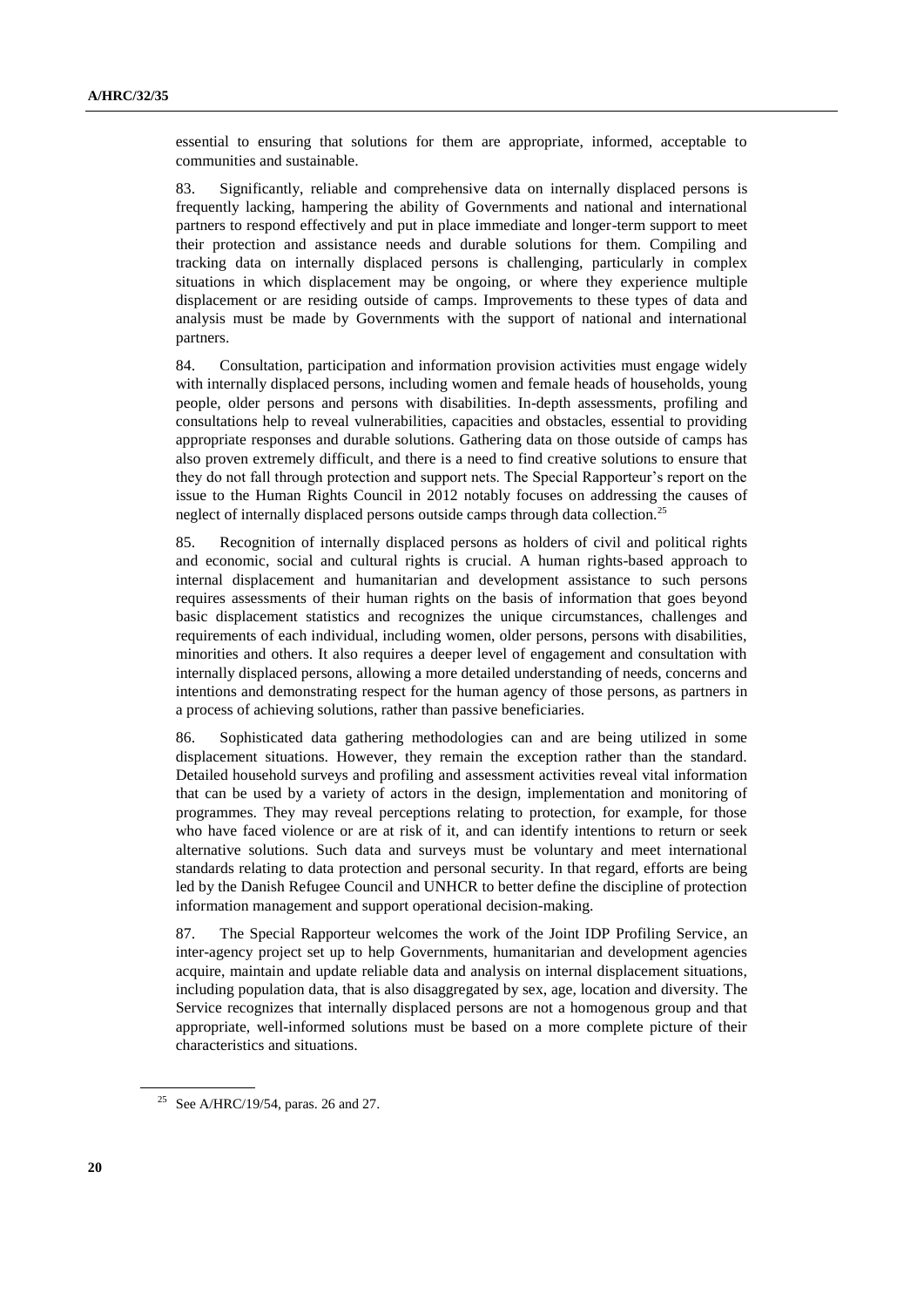88. Of increasing use in the field is the International Organization for Migration displacement tracking matrix, a tool for tracking and monitoring displacement and identifying locations where internally displaced persons settle. In addition, the REACH initiative was created in 2010 by the non-governmental organizations IMPACT and ACTED and the Operational Satellite Applications Programme of the United Nations Institute for Training and Research to facilitate the development of information tools and products that enhance the humanitarian community's decision-making and planning capacity.<sup>26</sup> REACH promotes better understanding of crisis-affected communities within settlements by collecting data in a systematic and comprehensive way, helping to provide the information required for designing, planning and evaluating aid- and evidence-based humanitarian action.

89. Importantly, local non-governmental organizations and volunteer organizations consistently demonstrate their value and importance in local support to internally displaced persons and often involve members of affected communities with strong ties to and knowledge of them. Policymakers should support, enhance the capacity of and work closely with such organizations to help them better understand and address the needs of internally displaced persons and displacement-affected communities, and to ensure that the views and wishes of those persons are heard and respected in decision making bodies.

## **IV. Conclusions and recommendations**

90. **The overall picture of internal displacement globally in 2016 is alarming, with unprecedented numbers of internally displaced persons, ongoing and protracted situations in which progress towards durable solutions has stalled and massive new displacement crises that threaten to further deteriorate. The picture is in fact more dramatic than that presented by existing statistics, since these do not include causes of displacement, such as development projects and business activities and generalized and criminal violence. The situation constitutes a global crisis requiring bold, innovative and concerted action at all levels, from the local to the international levels, as well as new and enhanced partnerships and collaborations.** 

91. **The United Nations and the international community must demonstrate their commitment to addressing internal displacement effectively. Enhancing the mandate of the Special Rapporteur to a Special Representative of the Secretary–General, with appropriate staff and resources to effectively address internal displacement within and outside the United Nations and in dialogue with Member States and all relevant stakeholders, would be a valuable step in that regard.**

92. **New approaches are required by the international community in collaboration with national Governments. However, the international system is already overstretched by the number of complex, large-scale internal displacement crises. With finite resources, the primary responsibility of national Governments to address internal displacement must be recalled, allowing international humanitarian and development partners to focus their efforts where they are needed most.** 

93. **Raising awareness of neglected internal displacement situations in which internally displaced persons are unprotected and lack assistance, including displacement caused by generalized violence, discrimination and discriminatory policies, and development, should be a high priority of national Government and the international community.** 

<sup>&</sup>lt;sup>26</sup> See www.reach-initiative.org/reach/about-reach.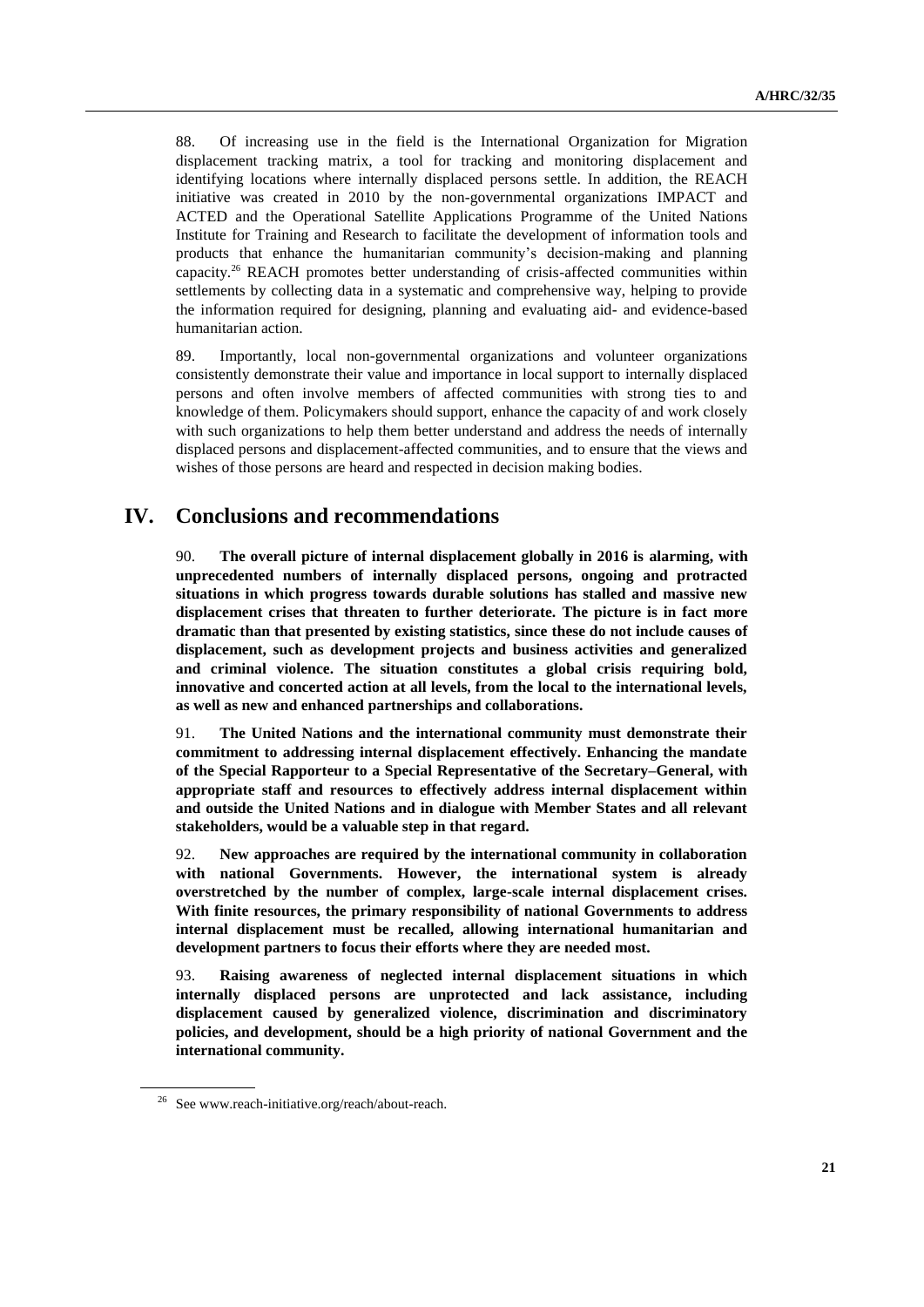94. **The role of development and business activities as a cause and driver of displacement must be given greater scrutiny. National Governments must ensure that they conform with all relevant international standards when conducting or licencing development or business activities that will result in the displacement of communities. Where development-induced displacement takes place, compensation, appropriate resettlement and rehabilitation measures undertaken in consultation with affected persons must be implemented and continued until durable solutions are achieved.** 

95. **As many countries debate cross-border movements of "migrants" and asylum seekers, attention must refocus on the protection of internally displaced persons in their countries of origin and measures to support the integration of early recovery, livelihoods and resilience-building. Traditional emergency humanitarian assistance models provide little incentive to such persons or confidence for the future required for them to remain in their countries of origin. While humanitarian assistance is vital and lifesaving, simultaneous development activities are also necessary to sustain livelihoods by building programmes and durable solutions.** 

96. **Renewed attention should be given to addressing the relief-to-development gap at the earliest phase of crisis response or development project planning, recognizing that crucial actions to build resilience and offer much needed security, incomes, hope and dignity can be achieved in the short term, enabling internally displaced persons to stay in their country. This will require new levels of collaboration, partnership and funding, underpinned by the genuine political will and resolve necessary to achieve real change for such persons.**

97. **A global shift towards the prevention of forced displacement and identifying and addressing the root causes of displacement at the earliest stage is required. In the area of conflict, there must be a strong reaffirmation by parties to the conflict to respect international humanitarian law. More must be done to identify communities at risk of violence and displacement and to put in place necessary prevention and protection measures at the earliest opportunity.**

98. **Disaster risk reduction and action to address climate change and its adverse effects in terms of internal displacement and other human rights issues must remain high on the international agenda. The Paris Agreement, reached after the twenty-first Conference of the Parties to the United Nations Framework Convention on Climate Change, is an essential step in the right direction that explicitly recognizes the need for individual and collective State action. That agreement must be implemented in practice by all parties.**

99. **National authorities should collect and share data on all causes of displacement in their country, including generalized and criminal violence and hate-based crimes, development and business activities. Equality and anti-discrimination laws and legal protection of minorities, indigenous peoples and other potentially vulnerable groups should be in place and include provisions relating to the prohibition of unlawful displacement.** 

100. **An absence of legal protection and practical policy and programme responses is evident in many States experiencing internal displacement, whether owing to conflict, disasters, development or other causes. They should enact national laws in line with the Guiding Principles on Internal Displacement and other international standards, and institutional and policy frameworks to respond to internal displacement situations.** 

101. **The Kampala Convention is vital in a region of massive and ongoing displacement crises; however, its implementation and operationalization must be galvanized in practice. Other regional organizations should take steps to establish**